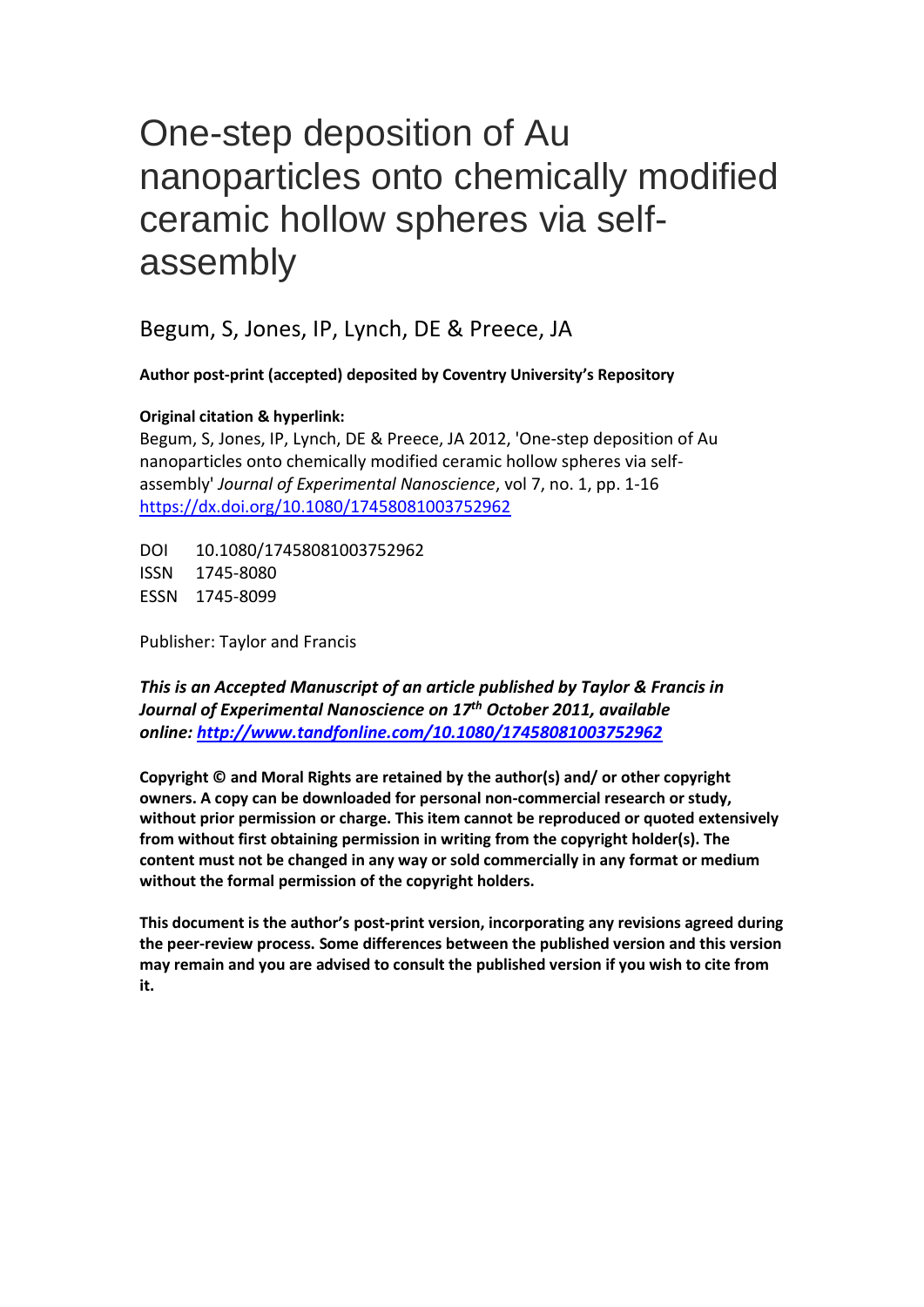# **One step deposition of Au nanoparticles onto chemically modified ceramic hollow spheres** *via* **self-assembly**

Shakiela Begum,<sup>a</sup> Ian P. Jones,<sup>b</sup> Daniel E. Lynch<sup>\*c</sup> and Jon A. Preece<sup>\*a</sup>

*a School of Chemistry, University of Birmingham, Edgbaston, Birmingham, B15 2TT, UK. Fax: +44(0)121 414 4403; Tel: +44(0)121 414 3528; E-mail: sxb398@bham.ac.uk and j.a.preece@bham.ac.uk*

*<sup>b</sup> Department of Metallurgy and Materials, University of Birmingham, Edgbaston, Birmingham, B15 2TT, UK. FAX: +44(0)121 414 5232; Tel: +44(0)121 414 5184; Email: i.p.jones@bham.ac.uk*

*<sup>c</sup> Exilica Limited, The Technocentre, Puma Way, Coventry, CV1 2TT, UK.; Tel: +44 (0)24 7688 8505; E-mail: d.lynch@exilica.co.uk*

\* Corresponding authors

*(Received 20 July 2005; final version received 17 August 2006)*

A concentrated citrate stabilised Au nanoparticle (NP) colloid has been prepared using a modified Frens procedure, and characterised using TEM and UV-vis absorption spectroscopy. The average diameter determined from TEM images of concentrated Au NPs (16.57  $\pm$  0.65 nm) is similar to the diameter reported by Frens (16 nm). The surface plasmon band of the concentrated Au NPs UV-vis spectrum has a  $\lambda_{\text{max}}$  at 522 nm. Bare silica and iron-silica hollow microsphere surfaces have been functionalised with amino groups using the surfactant 3-aminopropyltrimethoxysilane (APTMS). The Au NPs have been assembled onto the APTMS treated hollow spheres by dispersing a colloid of Au NPs into a suspension of hollow spheres at pH 4.5 (2 hrs). The volume ratio of Au NPs:hollow spheres was adjusted until maximum deposition could be achieved in a single step. TEM micrographs of ultrathin (80-100 nm) ultramicrotome sections through the Au NP coated hollow spheres reveal that a single layer of Au NPs is mainly distributed on (i) the external side of the shell wall for silica, and (ii) both sides of the shell wall for iron-silica. UV-vis absorption spectra of the Au NP coated hollow spheres show that the surface plasmon band shifts (524-613 nm) and broadens as the density of Au NPs is increased on the shell surface.

Keywords: concentrated gold nanoparticles; 3-aminopropyltriethoxysilane (APTMS); silica and iron; hollow spheres; TEM of ultramicrotome sections

## **1. Introduction**

The design of gold nanoparticle (Au NP) and silica sphere composites is application driven. Examples of application areas include biomedical (*i.e.* drug delivery, cell labelling, and cell destruction) [1], catalysis [2], and sensors (*i.e.* opal structures) [3]. As seen from the publications in this area a variety of approaches have been used to prepare Au-silica composites [1-29]. There are papers dedicated to adsorbing Au NPs inside [2-11], outside [12-25], or both sides [25-27] of silica spheres. The surface of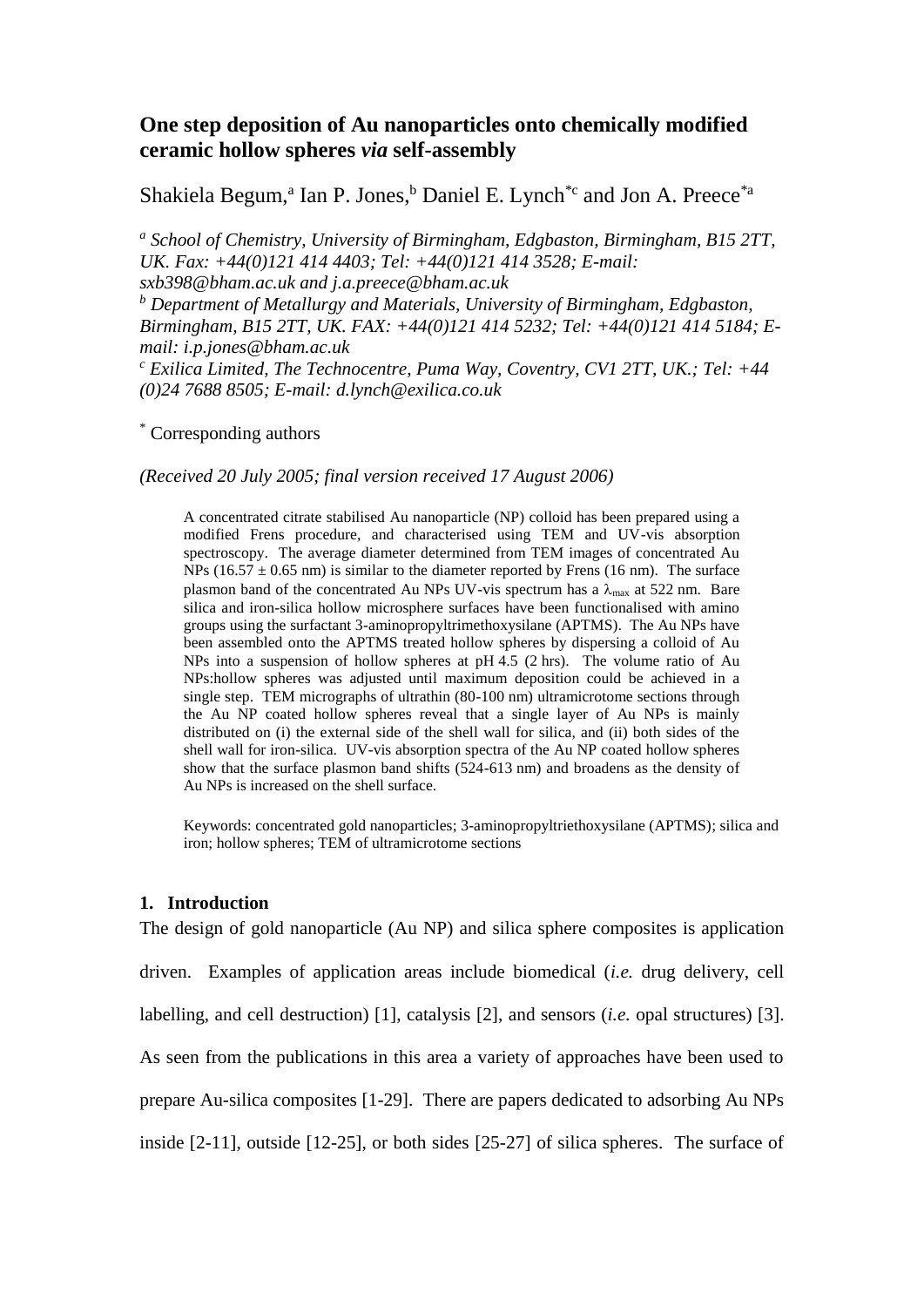the silica or template would usually be chemically modified to allow the assembly the Au NPs or AuCl4<sup>-</sup> precursors onto the surfaces of the spheres [29]. The advantage of using hollow spheres instead of dense beads is that the hollow spheres have a higher surface area, and a greater capacity to adsorb higher amounts of Au NPs.

The advantage of having Au NPs or a Au phase on the internal side of the silica hollow sphere is that the silica will serve as a protective coating over the Au, while the porosity of the silica will allow chemicals to diffuse inside. Au NPs can be distributed on the internal surface of a hollow sphere using different methods, *i.e.* reduction of HAuCl<sub>4 (aq)</sub> on the inside silica hollow spheres [4], preparation of sacrificial core-Au NP-silica or silica core-Au NP-silica composite [2, 5, 6], Au NPs interdispersed inside the silica shell [9], or Au-silica core-shell NPs have been assembled on polystyrene spheres [10]. However, the extent of Au NP coverage achieved by these methods is not high.

There are three main routes for preparing Au coated silica hollow spheres, (i) direct deposition of Au NPs by mixing two colloids [12-18], (ii) *in situ* reduction of HAuCl<sub>4</sub> [21], or (iii) deposition of Au NPs that act as "seeds" for the further growth of the Au shell from exposure to  $HAuCl_{4(aq)}$  [19, 22, 24]. The disadvantage of some of the current methods using route (i) is that the silica sphere is repeatedly exposed to colloidal Au and the unreacted Au NPs are washed out in order to gain dense coverage. This process can be time consuming and expensive. Some studies have shown that Au NP coverage on the outer surface of silica can be improved when the pH of the reaction is adjusted [13-15, 19, 24]. Furthermore, Osterloh *et al.* showed that citrate stabilised Au NPs desorb from amine functionalised silica spheres when the Au-silica composite is exposed to dilute HCl or KBr (0.1M) [15].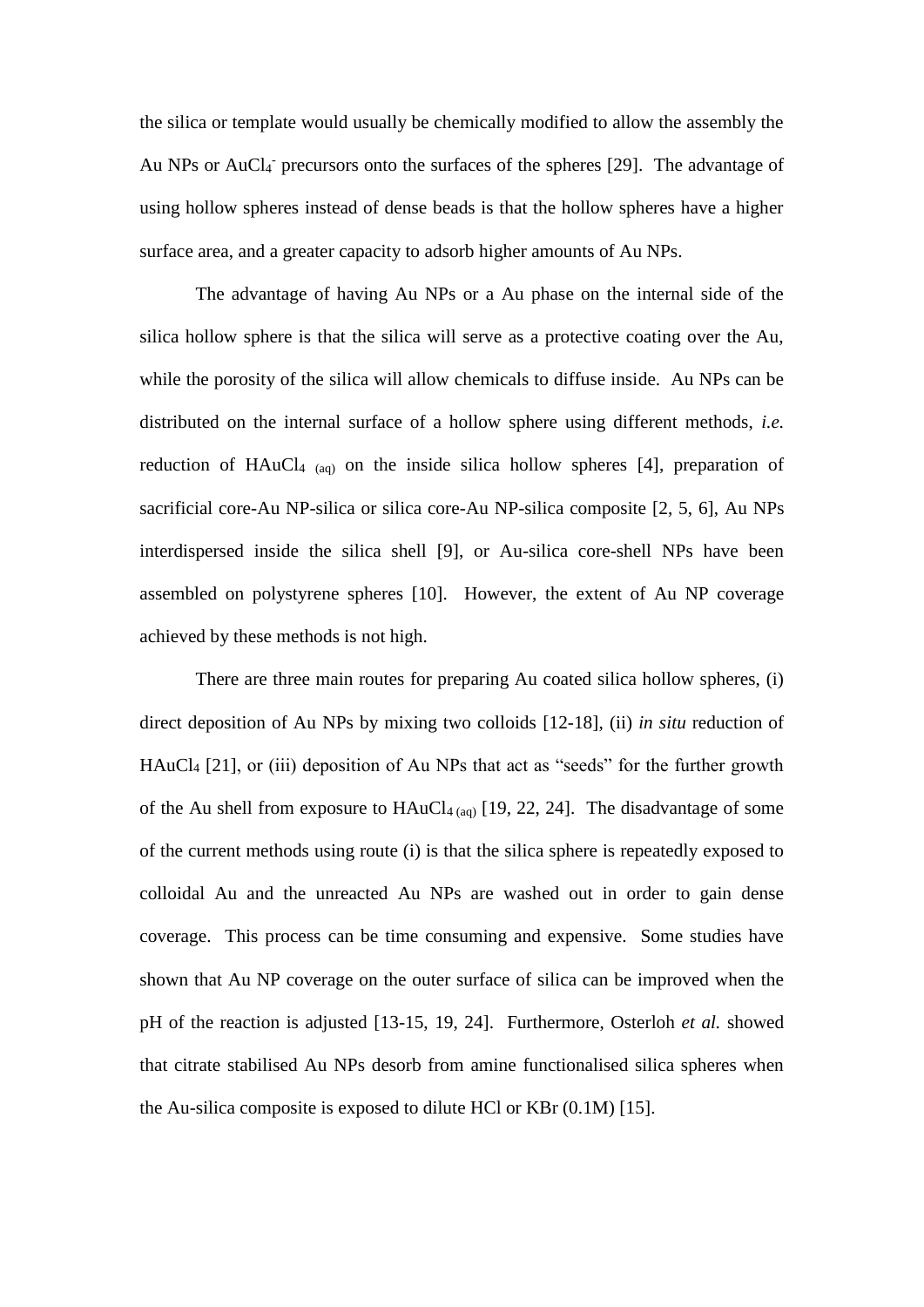Aside from Au-silica composites there is also interest in preparing multifunctional Au-silica-Fe composite spheres [30-37]. Au-silica-Fe composite spheres are useful as magnetic drug delivery vectors or catalyst supports [32]. These type of structures can be built layer-by-layer (LBL) [33-36], or by covering the silica surface with a single layer made up of Au and iron oxide [30, 31]. The LBL approach involves coating the iron oxide based magnetic NPs with a layer of either silica, followed by an over coat of Au NPs [34-36], or Au-silica core-shell NPs [33]. The Au layer may adsorb by seeded growth [31, 34, 35], or direct deposition of Au NPs [30].

Papers demonstrating high single Au NP coverage concern silica particle sizes in the range 100-500 nm [13-15, 19]. For large particles  $(> 1 \mu m)$  the coverage of the silica surface is incomplete, unless the Au nanoshell is formed *via* seeded growth [19, 22, 24]. Dense Au NP coverage of the silica surface is beneficial, as a maximum number of Au NP sites will be available and the Au-silica composite would become more effective in its application.

Here we aim to demonstrate a procedure to coat amine functionalised silica and Fe-silica hollow spheres with a single uniform sub-monolayer of Au NPs (at pH 4.5). Maximum deposition of Au NPs was achieved in a single step by virtue of using a concentrated citrate stabilised Au sol. Au NPs were loaded onto the internal and external surfaces of the Fe-silica, and only the external surface for the majority of the silica hollow spheres. The Au NP decorated hollow spheres have been characterised by TEM and UV-vis to show the morphology and surface plasmon response. The work presented here describes a novel one-pot methodology for achieving the highest loading of Au NPs on hollow spheres, allowing access to various potential applications [1-3]. Also, there are no reports to our knowledge demonstrating the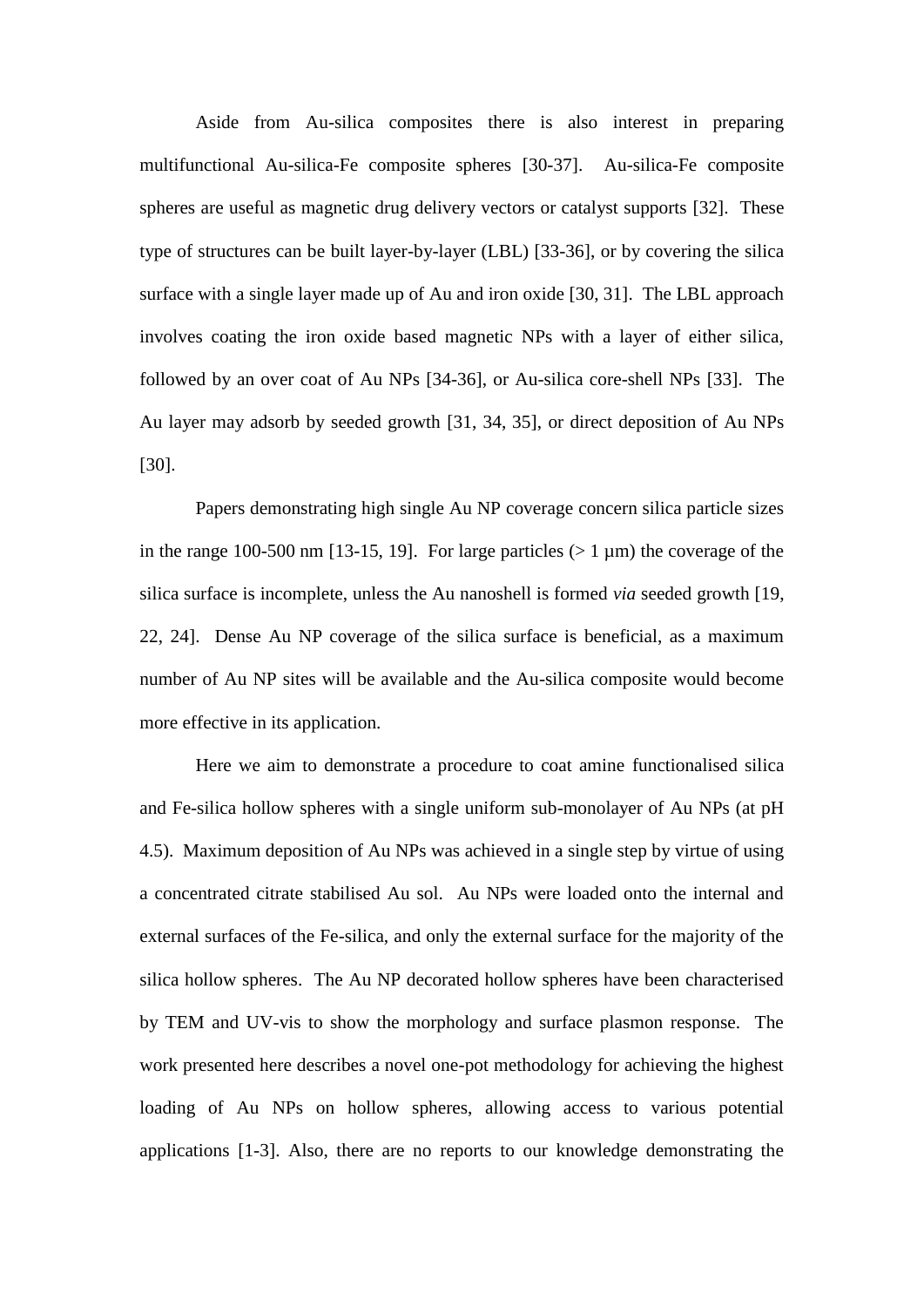adsorption of Au NPs onto Fe-silica hollow spheres, with potential application in magnetic drug delivery [32].

#### **2. Experimental**

#### *2.1 Materials*

The following chemicals were supplied by Sigma-Aldrich, 3 aminopropyltriethoxysilane (APTMS), trisodium citrate, chloroform, and gold (III) chloride trihydrate. The following chemicals and materials were supplied by Fisher, ethanol, hydrochloric acid, sodium hydroxide, and sodium chloride, and disposable UV-vis cuvettes with four clear sides. The silica ('Si') and iron oxide-silica ('FeSi') hollow spheres were supplied by Exilica [38]. Ultra pure water (UPW) had a resistivity of 18 M $\Omega$ cm. The chemicals and materials used for SEM and TEM experiments were purchased from Agar Scientific. All the chemicals and materials were used as received.

#### *2.2 Immobilisation of Au NPs onto APTMS treated hollow spheres*

## *2.2.1 Preparation of APTMS coated 'Si' hollow spheres*

Dry hollow 'Si' spheres (100 mg) suspended in anhydrous ethanol (10 ml) were stirred under a  $N_{2(g)}$  atmosphere for 20 minutes. Liquid APTMS (0.487 mmol, 85 µL) was added to the suspension (using a micropipette) and heated under reflux for 24 hrs. The suspension was cooled and left to stir (1 hr). The suspension was transferred to a centrifuge tube (50 ml), and was centrifuged at 3500 rpm (10- 15 minutes), and the supernatant syringed off. The APTMS coated 'Si' particles were resuspended, sequentially in ethanol (40 ml  $(x1)$ ), chloroform (40 ml  $(x1)$ ), ethanol  $(40 \text{ ml } (x2))$ , and UPW  $(40 \text{ ml } (x1))$  and centrifuged, syringing off the solution each time. Finally the 'Si' particles were resuspended in UPW (5 ml) and stored until further use.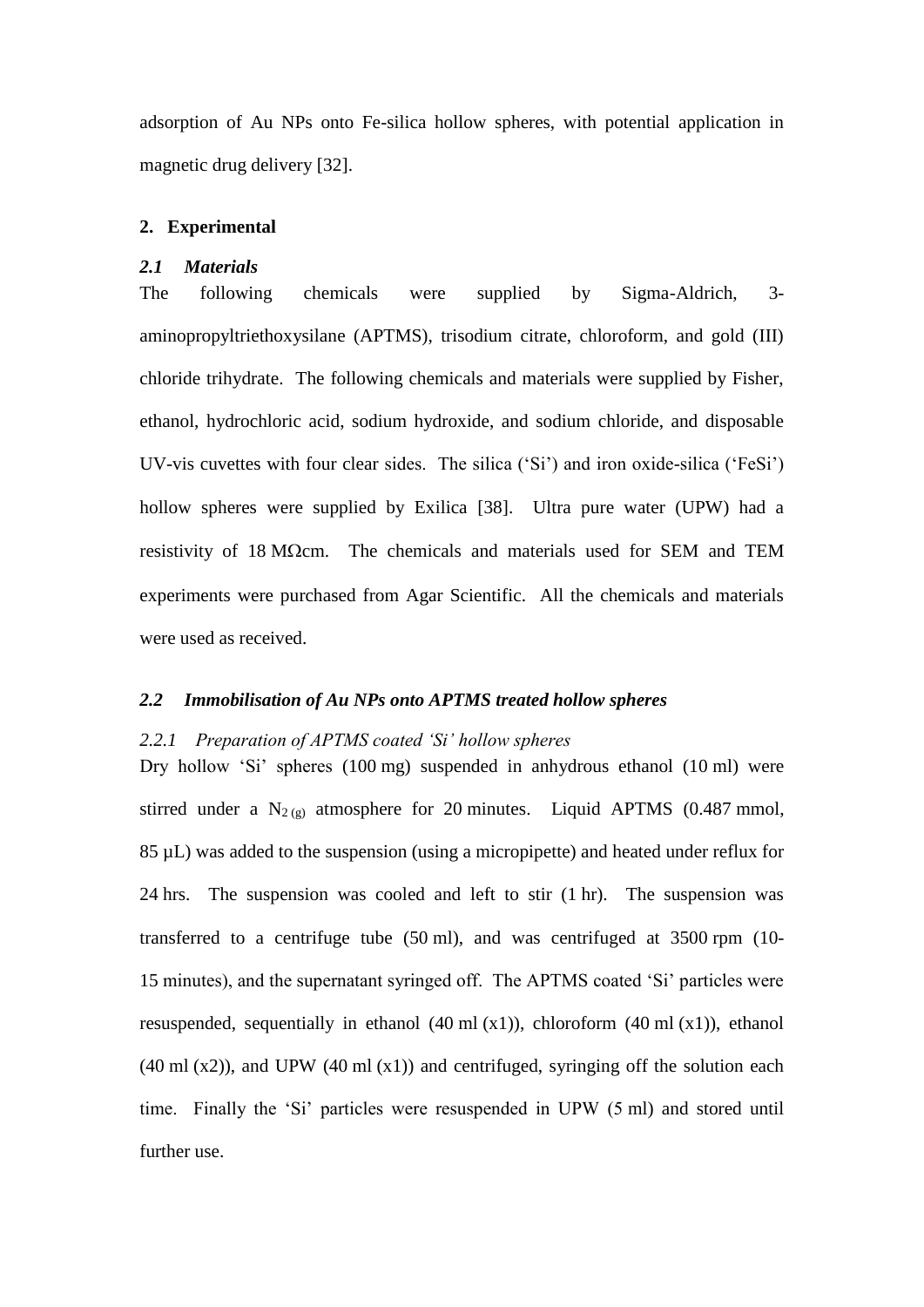## *2.2.2 Preparation of APTMS coated 'FeSi' hollow spheres*

The 'FeSi' hollow spheres were coated with APTMS using exactly the same procedure used for the 'Si' spheres.

## *2.2.3 Preparation of concentrated Au NPs*

A HAuCl<sub>4 (aq)</sub> solution (50 ml, 0.08 wt%) was heated to reflux and Na<sub>3</sub>-citrate <sub>(aq)</sub> solution (1 ml; 0.8 wt%) was added. The colour of the clear reaction mixture changed from yellow to grey to a deep maroon colour in a matter of seconds. The reaction mixture was heated under reflux (6 minutes). The colloidal suspension was cooled, and centrifuged at 3500 rpm (5 minutes). The supernatant was syringed off. The Au colloid was centrifuged once more, and the supernatant syringed off. This process was repeated once more. The supernatant containing the particles was kept.

*2.2.4 Attachment of Au NPs onto APTMS-'Si' hollow spheres* The Au sol (0.66 ml,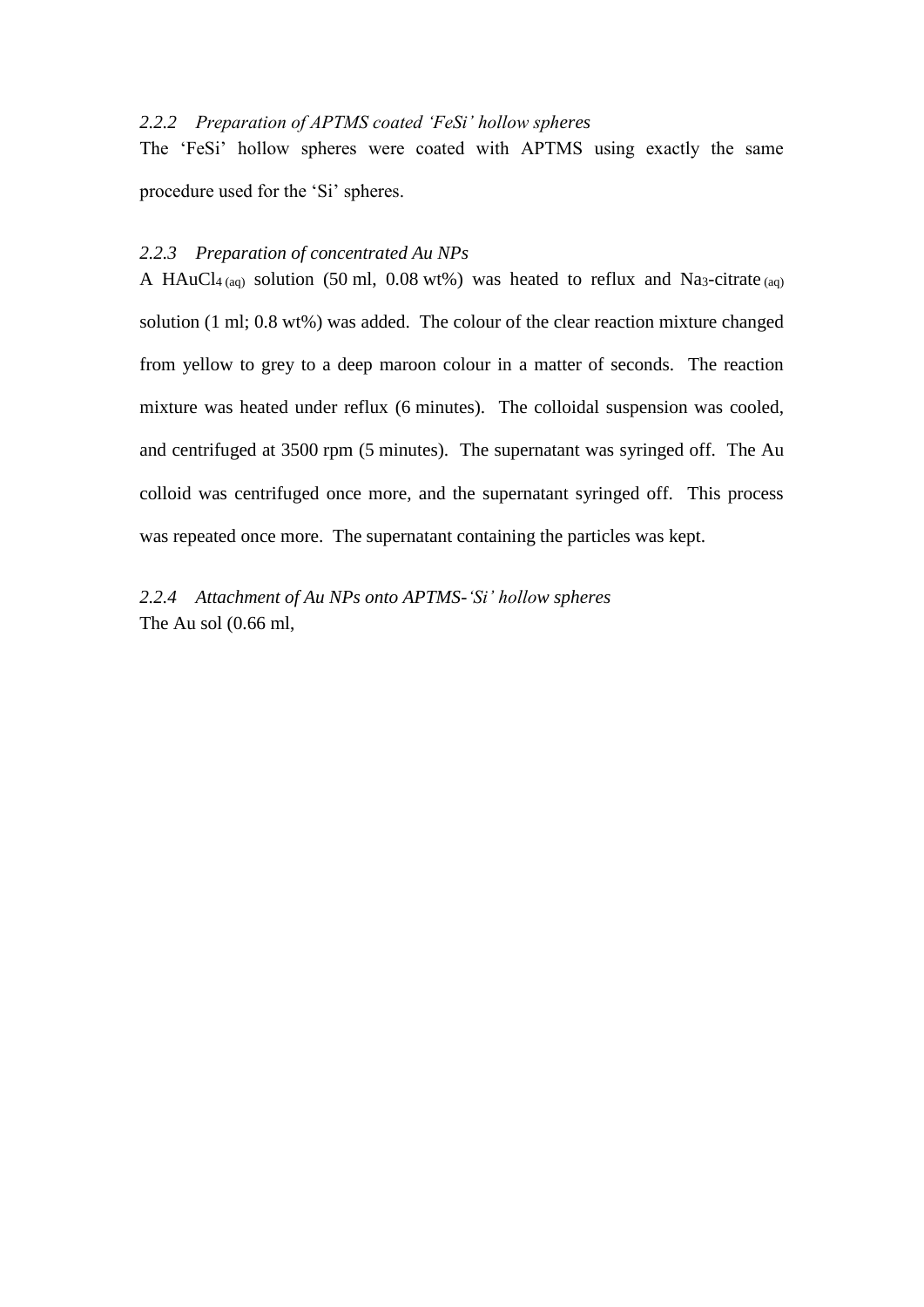[Table 1\)](#page-21-0) was added to the APTMS-'Si' suspension (0.5 ml) with stirring. The pH of the reaction mixture was reduced to 4.5 using HCl  $(100 \text{ mM}, 10\text{-}100 \mu\text{L}$  portions). The reaction mixture was left to stir (2 hrs). The Au-APTMS-'Si' particles were centrifuged (3500 rpm, 15 minutes) suspended in UPW (45 ml,  $(x3)$ ). The centrifuge washings were tested (surface plasmon band) for Au NPs by UV-vis. The washed Au- APTMS-'Si' particles were resuspended in UPW (30 ml) and tested by UV-vis. The Au- APTMS-'Si' particles were isolated by centrifuge and dried by vacuum overnight.

## *2.2.5 Attachment of Au NPs onto APTMS-'FeSi' hollow spheres*

Au NPs were attached to the APTMS-'FeSi' hollow spheres using the same procedure used for the APTMS-'Si' hollow spheres. [Table](#page-23-0) 2 summarises the amounts of colloidal Au reacted with colloidal APTMS-'FeSi' hollow spheres (0.5 ml).

## *2.3 Zeta-potential of the APTMS treated hollow spheres*

#### *2.3.1 Sample preparation*

The APTMS treated hollow sphere aqueous suspension (1 ml) was diluted with UPW (30 ml). An aliquot (1 ml) of the suspension was dispersed in aqueous NaCl (100 mM, 10 ml). The pH of the dispersion was modulated by addition of aliquots of aqueous HCl  $(10-100 \mu L, 10 \mu M)$  or NaOH  $(10-100 \mu L, 10 \mu M)$ , to yield suspensions with pHs between 3.5-9.0 in increments of 0.5. Bare hollow spheres (~ 10-20 mg) dispersed in UPW (20 ml) at pH 6 were also characterised.

## *2.3.2 Zeta-potential*

Zeta potential measurements were recorded using a Malvern Instruments Zetasizer 1000Hs, operating with a variable power (5-50 mW) He-Ne laser at 633 nm.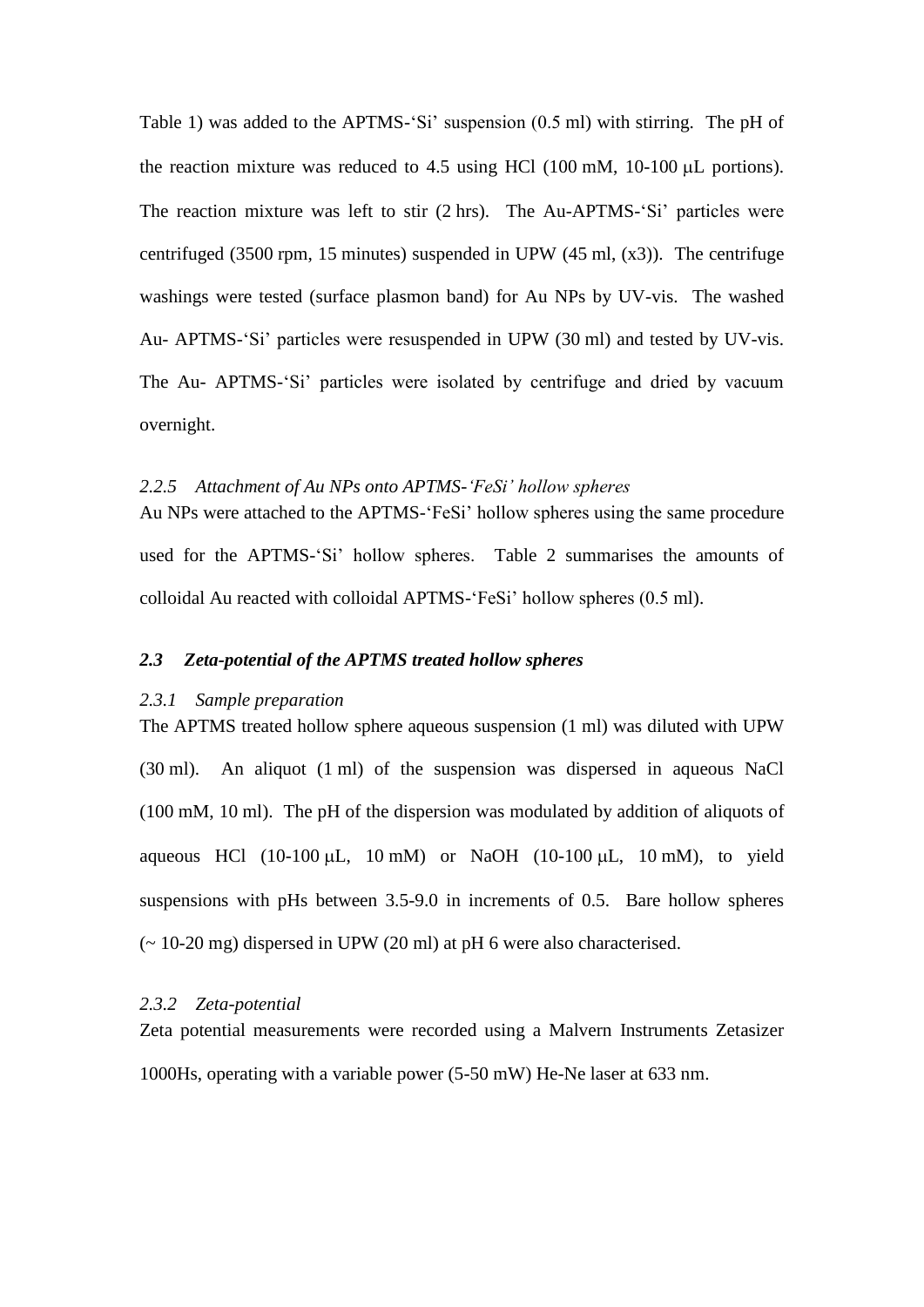## *2.4 SEM characterisation of 'Si' hollow spheres*

#### *2.4.1 Sample preparation*

Bare 'Si' (10  $\mu$ L from a suspension of  $\sim 10$  mg 'Si':1 ml UPW) or APTMS-'Si' hollow spheres suspended in UPW (10  $\mu$ L) were placed on a glass cover slip mounted on an SEM stub using double sided carbon tape. The SEM stub was left to stand in air to allow the water to evaporate. The edges of the cover slip were painted with silver paint and the stub was coated with carbon by thermal evaporation using an Edwards 306 coating unit.

#### *2.4.2 Scanning Electron Microscope*

Secondary images of the bare 'Si' and APTMS-'Si' hollow spheres were acquired using a JEOL 7000 FEG SEM set at an acceleration voltage of 4 kV.

## *2.5 TEM characterisation of the Au NPs and hollow spheres*

## *2.5.1 Preparation of the Au NP TEM grid*

The concentrated Au sol was diluted by a factor of eight. The dilute Au colloid  $(5 \mu L)$  was placed on a formvar coated copper grid for one minute. The excess Au colloid dispersion was removed by adsorbing onto a filter paper.

#### *2.5.2 Preparation of the specimen block: addition of specimen to resin*

The araldite resin was formulated from Araldite CY212 (3 ml), EPON substitute Agar 100 RESIN (5 ml), DDSA (hardner, 13 ml) and DBP (plasticiser, 0.6 ml) via stirring for 5 minutes. The liquid accelerator (DMP 30, 0.5 ml) was added to the mixture while stirring resulting in a colour change from yellow to orange. The mixture was placed under vacuum (20 minutes, 23 °C). Two beam capsules (20 mm x 9 mm) were completely filled using a syringe (5 ml) containing the air free resin. The powdered specimen (~0.5-1 mg) was added to each resin filled beam capsule, and the mixture inside the capsule was gently agitated to help the shells sink into the resin. The beam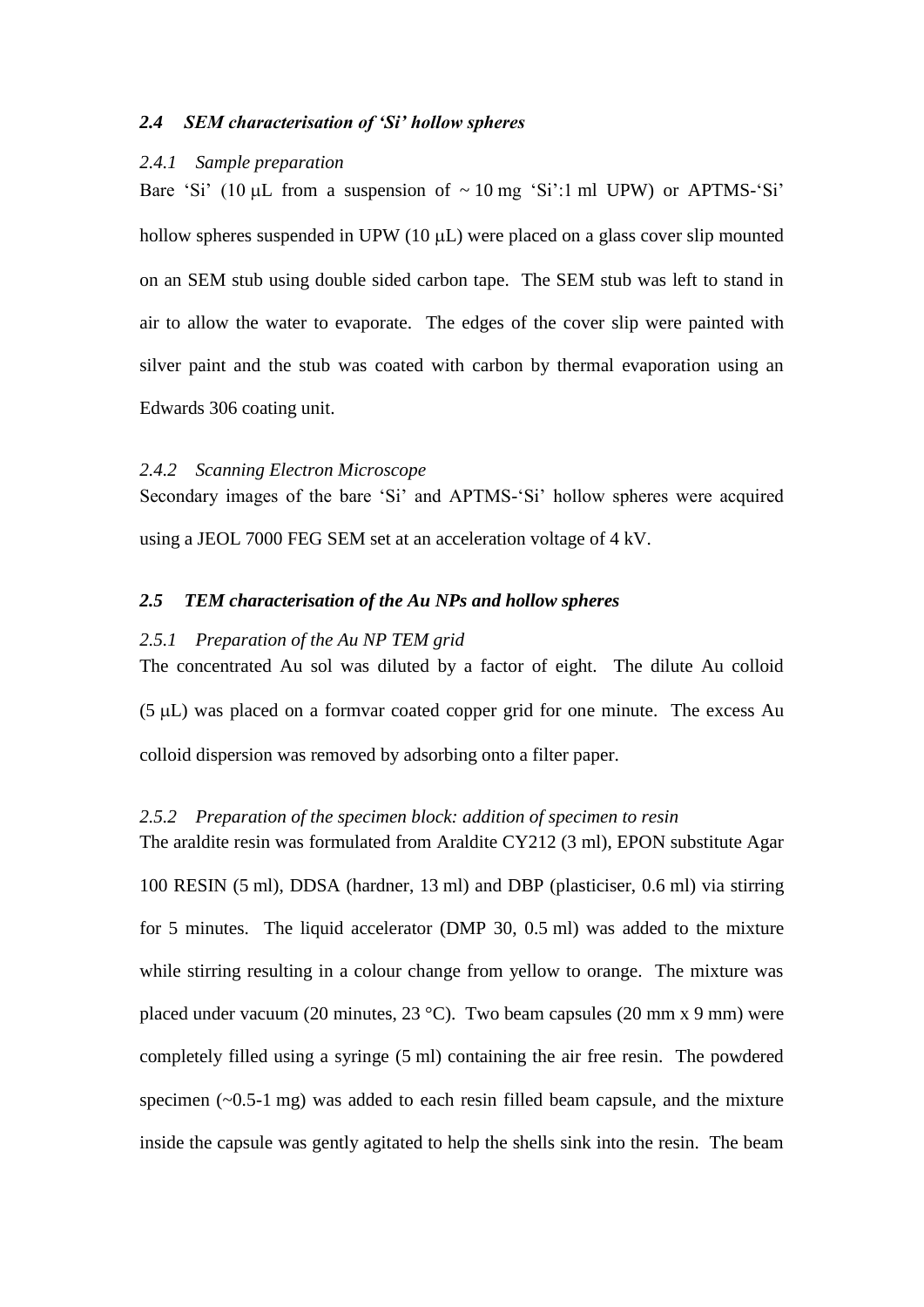capsules were heated (60 °C) under vacuum (30 minutes). The resin was left to cure (60 °C) at ambient pressure overnight to yield a polymerised resin-specimen block.

#### *2.5.3 Preparation of ultramicrotome sections of Au NP coated hollow spheres*

The Araldite specimen blocks were trimmed by hand using a double-sided razor blade until the cutting face was pyramidal shaped and the hollow spheres were exposed and within the trapezoid-shaped pyramid top. The block was secured into a REICHERT-JUNG ultramicrotome, and was fine trimmed using a glass knife set at a clearance angle of 4°. The glass ultramicrotome knife was prepared by breaking a glass strip (1 cm thick) using a knife maker (type 7801A). Ultrathin (80-100 nm) sections of the block were obtained using a diamond knife set at a clearance angle of 6°. The gold coloured sections were captured onto formvar coated grids by sweeping the section out of the water.

## *2.5.4 Transmission Electron Microscope*

TEM bright field micrographs were obtained using the JEOL 1200EX TEM set at an acceleration voltage of 80 kV.

## *2.6 UV of Au NPs, centrifuge washings and Au NP coated hollow spheres*

#### *2.6.1 Sample preparation*

The concentrated Au NP colloid was diluted by a factor of two using UPW [39]. The centrifuge washings were tested by UV as prepared. The Au coated hollow spheres in UPW (30 ml) were agitated and immediately transferred to a cuvette and tested without delay because most of the hollow spheres were aggregated and showed a tendency to sediment over time [40].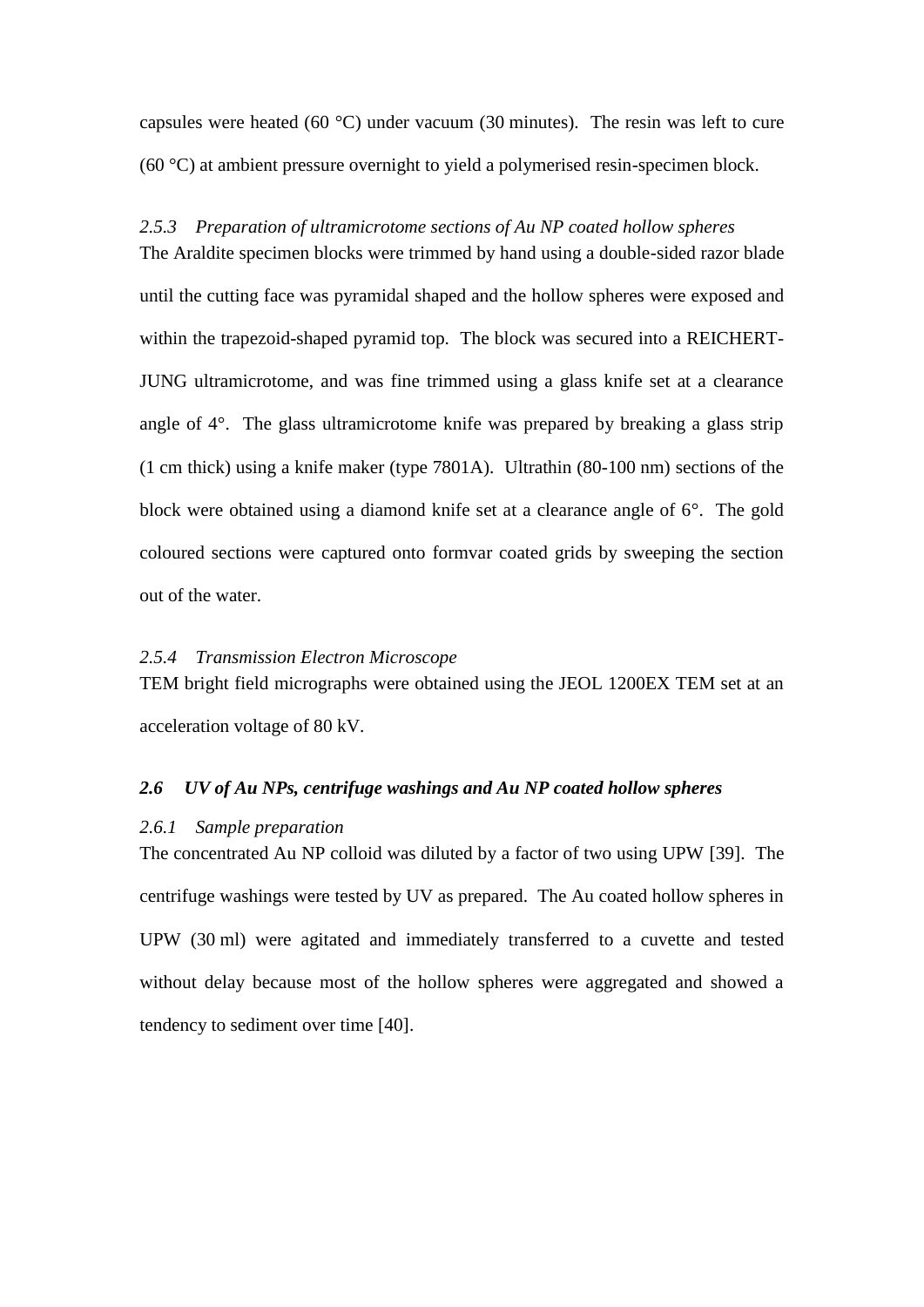## *2.6.2 UV-vis spectrometer*

UV-visible absorption spectra of the colloidal Au and the suspensions of Au coated hollow spheres were obtained using a Hewlett Packard 8452A spectrometer (wavelength range= 400-800 nm).

## **3. Results and Discussion**

#### *3.1 Preparation of Au NP coated hollow spheres*

The overall process for the assembly of the citrate passivated Au NPs onto the hollow spheres is shown in Scheme 1. The bare hollow spheres were coated with a selfassembled monolayer (SAM) of APTMS from an anhydrous ethanol solution [\(Figure](#page-24-0)  [1\)](#page-24-0), using a modified procedure by Badley *et al.*[41] The suspension of 'Si' hollow spheres in ethanol was heterogeneous initially, *i.e.* the powder was caked and grains were floating in the dispersant. The 'FeSi' hollow spheres were less heterogeneous before treatment with APTMS. The APTMS hollow sphere dispersions formed by prolonged (24 hours) stirring under reflux produced a more homogenous dispersion than without APTMS. The APTMS coated hollow spheres were also easier to disperse after sedimentation. APTMS treated hollow spheres were washed successively with ethanol, chloroform, and ethanol to remove the excess APTMS and were finally transferred into UPW (5 ml). The hollow spheres are partially ruptured when the organic template is removed by calcination [38, 40], therefore, the inner surface of the spheres should also be coated with an APTMS SAM (see later). The predominant phase of the 'FeSi' hollow spheres is silica [40], therefore, it was possible to assemble an APTMS monolayer onto the 'FeSi' hollow spheres using the same chemistry used for the 'Si' hollow spheres. The first reaction in Scheme 1 is a depiction of the reaction between APTMS and the hollow spheres. The APTMS treated hollow spheres were then suspended in 100 mM NaCl  $_{(aq)}$ , the pH was modified over a pH range of  $\sim$  3-9, and the zeta-potential was monitored (Figure 2).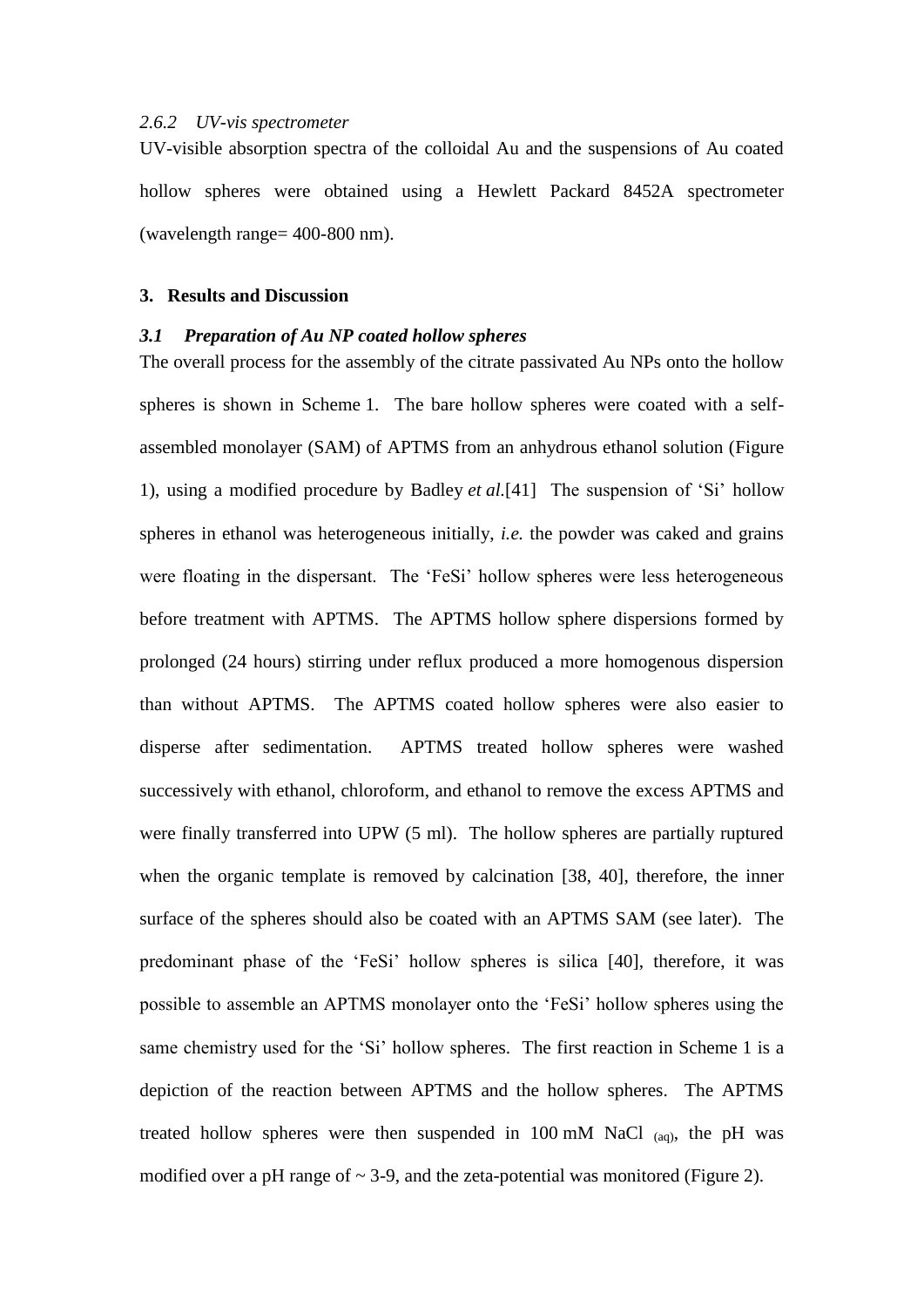Au NPs were prepared by a modified Frens [42] procedure to afford a concentrated [43] colloidal suspension. The colloidal Au NP suspension was then added to the colloidal suspension of APTMS treated hollow spheres ('Si' and 'FeSi') using several ratios [\(](#page-21-0)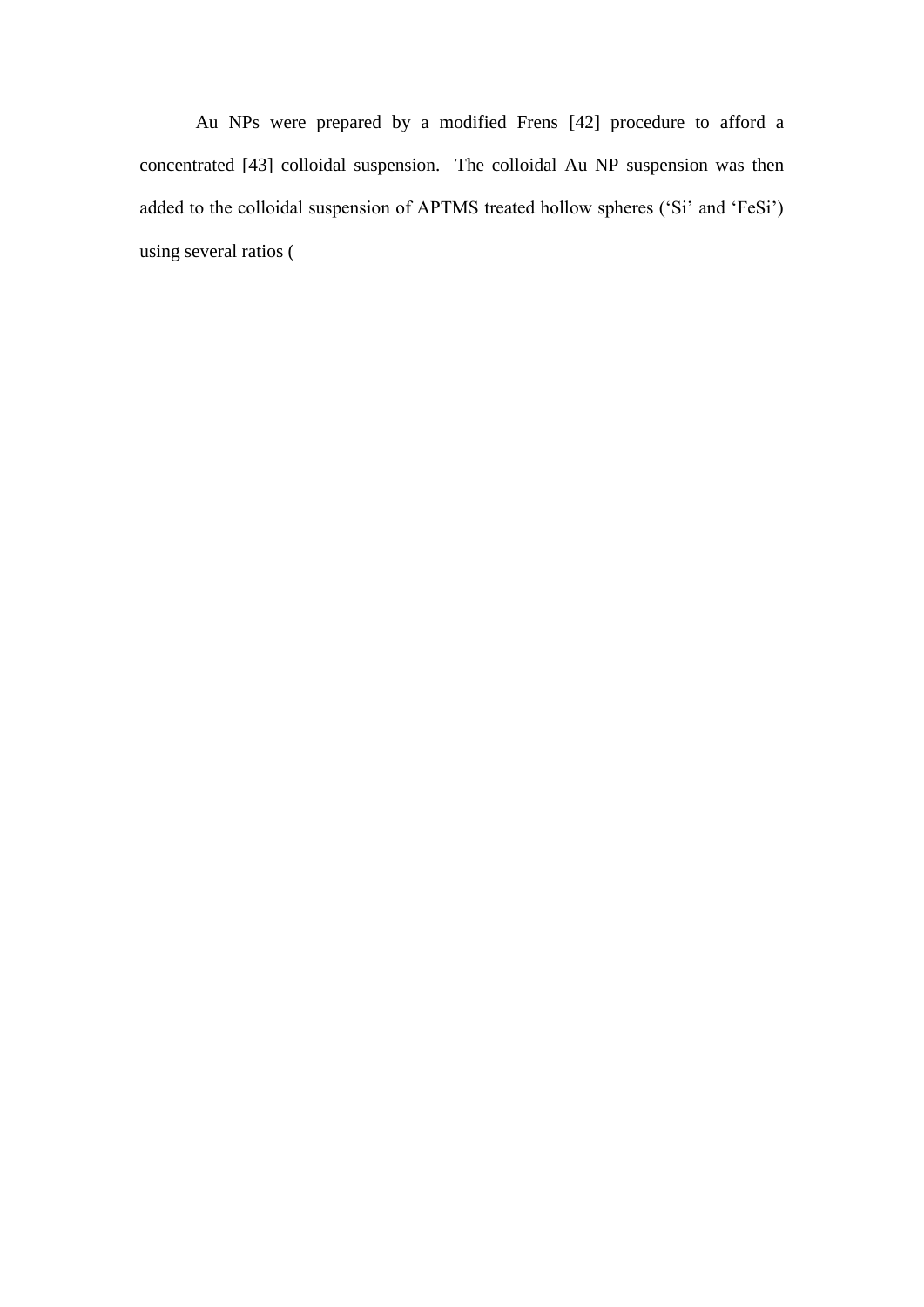[Table](#page-21-0) 1 and [Table 2\)](#page-23-0), and the pH was adjusted to pH 4.5. The pH was reduced in order to protonate the APTMS SAM to make it positively charged, and hence promote the electrostatic assembly of negatively charged Au NPs [44]. The ratio of the hollow spheres:Au NPs was adjusted systematically until the Au NPs were in excess as noted by the resulting supernatant having Au NPs present. Thus, we reached a situation in which a maximum surface coverage of the Au NPs on the hollow surface was observed. The excess citrate present in the Au was not removed because other authors [16] have shown that the presence of excess citrate in the Au colloid assists the self assembly process of the Au NPs onto amine functionalised silica beads. Ultramicrotome sections through the Au NP coated hollow spheres (Au-APTMS-'Si' and Au-APTMS-'FeSi') embedded in Araldite resin were prepared and imaged using TEM (Figures 4-6), and UV-vis spectra of suspensions of Au NP coated hollow spheres in UPW were recorded [\(](#page-21-0)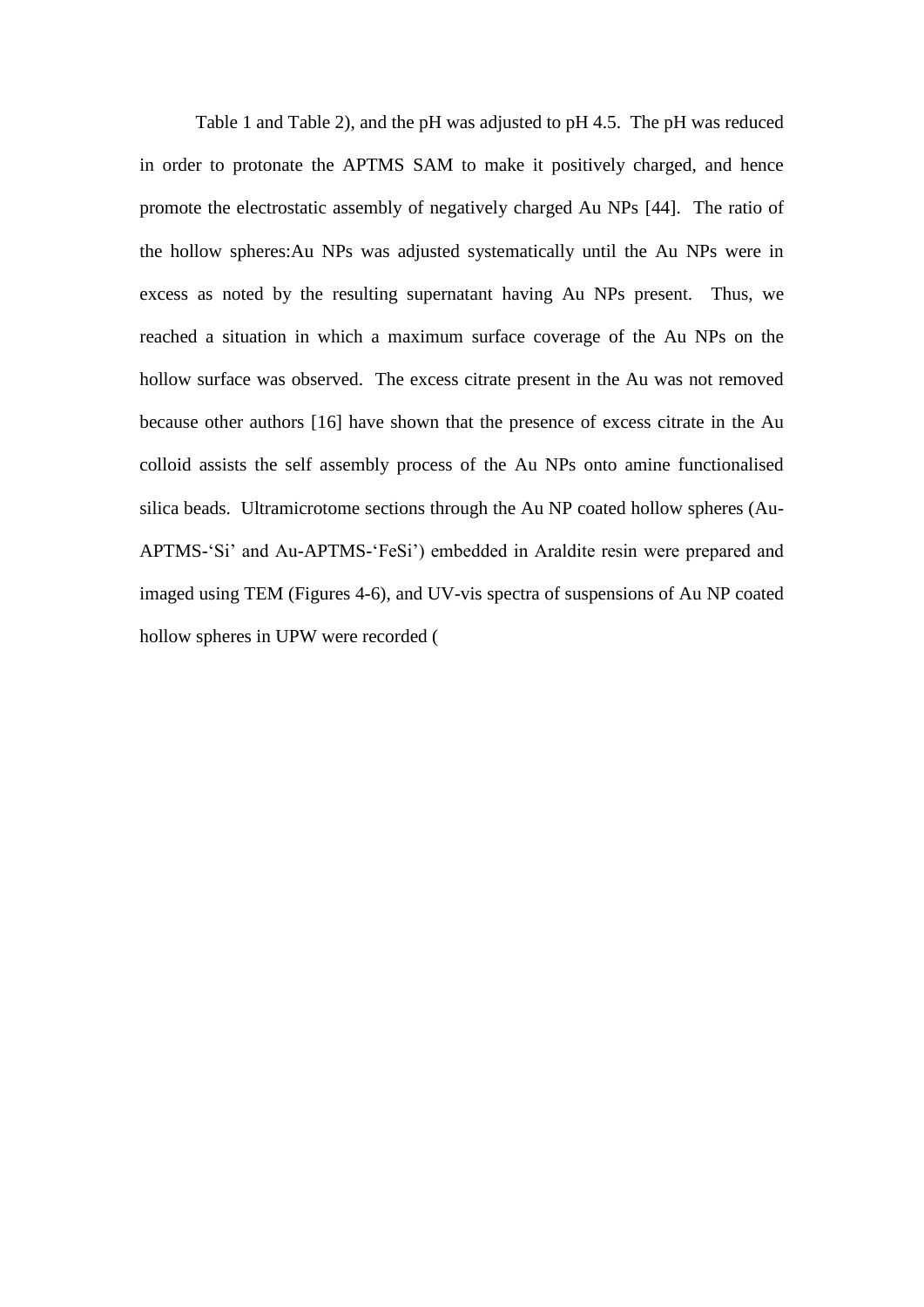[Table](#page-21-0) 1, [Table 2](#page-23-0) and [Figure 7\)](#page-26-0).

## *3.2 Characterisation of the Au NP coated hollow spheres*

#### *3.2.1 SEM characterisation of APTMS coated hollow 'Si' spheres*

The APTMS-'Si' hollow spheres were examined using low voltage (4 kV) SEM. JEOL 7000 FEG SEM images of carbon coated (a) bare 'Si' and (b) APTMS-'Si' hollow spheres are shown in [Figure 1.](#page-24-0) From these SEM images we can see that the surface morphology of the 'Si' hollow spheres does not significantly change after treatment with APTMS.

## *3.2.2 pH dependent zeta potentiometry study of APTMS coated hollow spheres*

A plot of zeta potential (mV) vs. pH for dilute suspensions of (a) APTMS-'Si' and (b) APTMS-'FeSi' hollow spheres in UPW (1 ml) dispersed in NaCl solution (100 mM, 10 ml) is shown in Figure 2. The zeta-potential results from this study (Figure 2) show that the APTMS-'Si' and APTMS-'FeSi' coated hollow spheres are positively charged and are electrostatically stable in the pH range of 3.5-6.5 and 3.5-5.5, respectively. Further increase of the pH caused a reduction in the zeta-potential and the conjugate bases are protonated. Interestingly the APTMS-'FeSi' hollow spheres display significantly different behaviour at high pH than the APTMS-'Si' spheres. Presumably the iron phase chemistry is playing some pH dependent role. The bare 'Si' hollow spheres dispersed in UPW have a zeta-potential of -39.4 mV, and the 'FeSi' hollow spheres: -38.2 mV (pH 6).

## *3.2.3 Determination of the average diameter of concentrated Au NPs by TEM*

Frens showed (TEM) that Au NPs prepared using  $HAuCl<sub>4</sub>$  (0.01 wt%, 50 ml) and trisodium citrate (0.1 wt%, 1 ml) have an average diameter of 16 nm [42]. In this study bright field TEM micrographs have been statistically analysed to determine the average diameter of the Au NPs prepared here using a modified route to produce a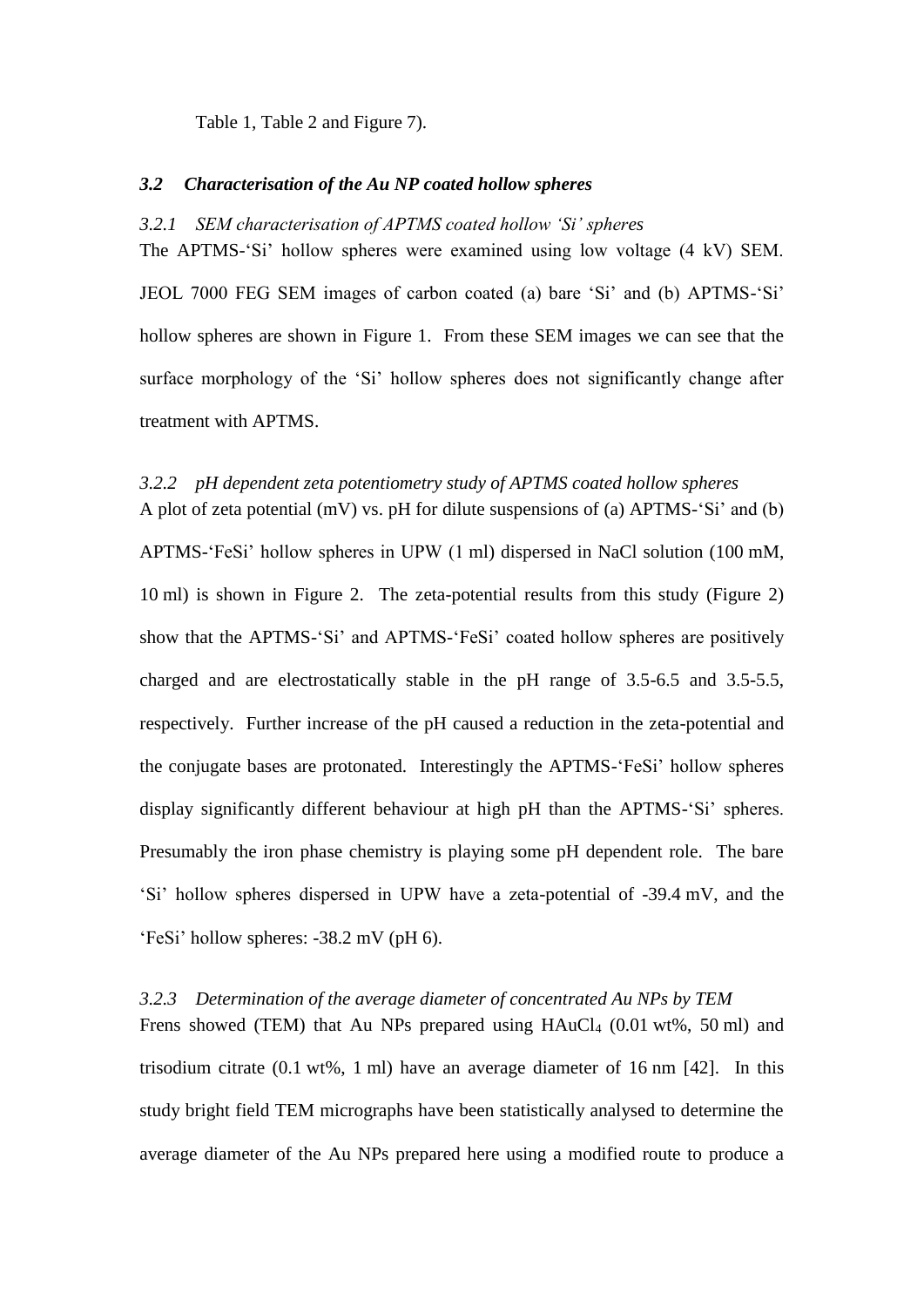significantly more concentrated dispersion. A bright field TEM micrograph of the concentrated Au NPs is shown in Figure 3a. The TEM image shows that the particles are spherical and relatively monodisperse in size. A histogram of frequency vs. diameter (nm) of the Au NPs is shown in Figure 3b. The average diameter of the colloidal Au NPs is  $16.57 \pm 0.65$  nm (n = 105) [45], which is in good agreement with the diameter reported by Frens (16 nm) [42].

## *3.2.4 UV-vis of the concentrated Au NP colloid*

The  $\lambda_{\text{max}}$  of the surface plasmon band of the Au NPs is 522 nm which is within the expected range of 520-525 nm [46, 47] for citrate passivated Au NPs. There was no evidence of the longitudinal band at longer wavelengths, suggesting the NPs were not aggregated [47].

## *3.2.5 TEM characterisation of Au-'Si' hollow spheres*

TEM images of ultramicrotome sections [\(Figure 4\)](#page-24-1) show: (i) Au NPs adsorb onto APTMS-'Si' hollow spheres at pH 4.5 (Figures 4-5), (ii) the density of the Au NPs on the Au-APTMS-'Si' surface increases with increase in the volume of the Au NP dispersion, and (iii) most of the Au NPs adsorb onto the outer side of the Au-'Si' sphere wall.

A minority of the APTMS-'Si' spheres had Au NPs assembled onto the inner surface [\(Figure 5\)](#page-25-0),but only at the relatively high Au NP loading  $(Au-Si<sup>o</sup>)$ ,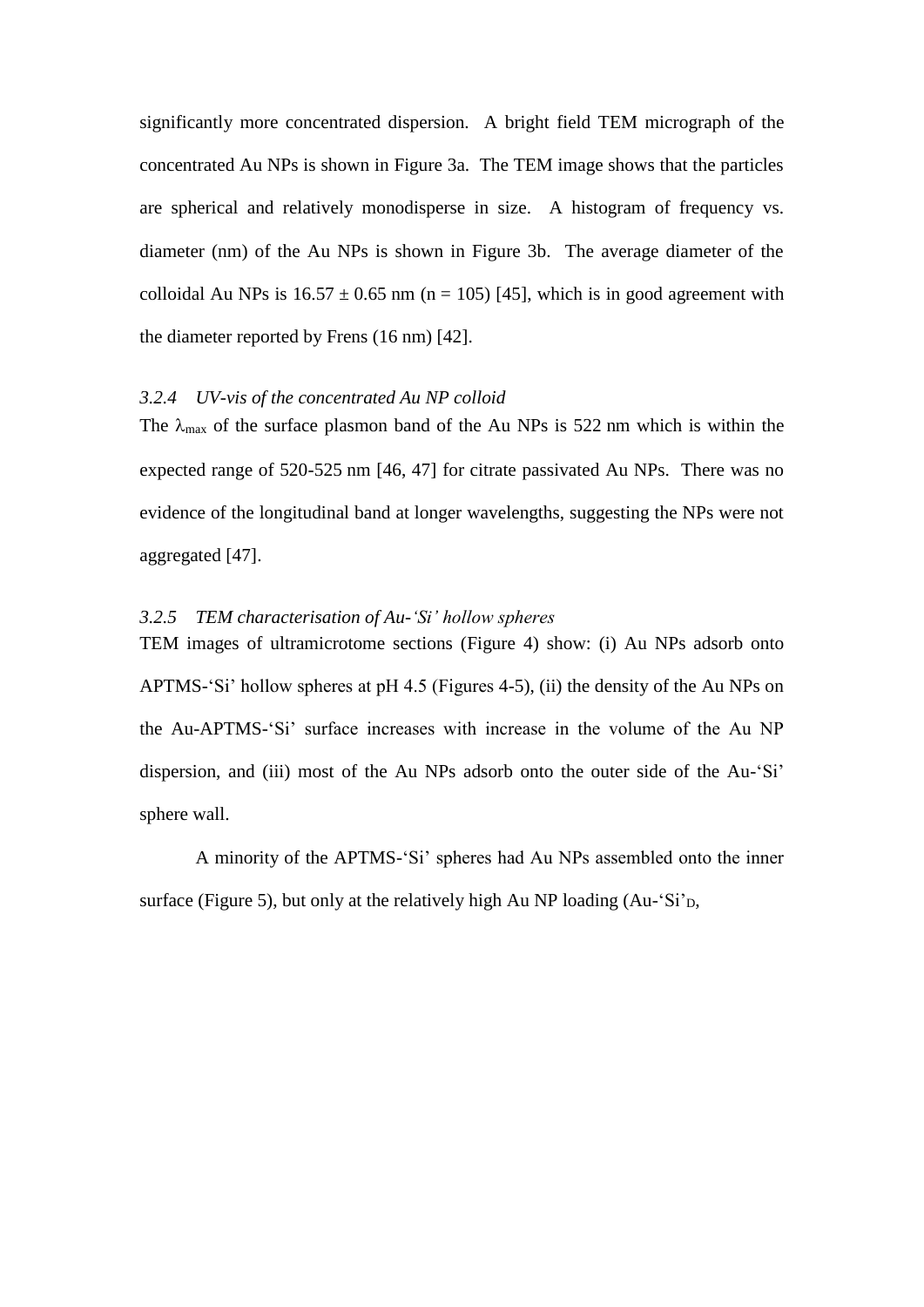[Table](#page-21-0) 1). Thus, the APTMS SAM presumably does form on the inner surface of some of the hollow spheres. It is not clear at this point as to whether this low degree of assembly of the Au NPs to the inner surface is due to (i) poor SAM formation on the inner surface, or (ii) the inability of the Au NPs to pass through the rupture in the hollow sphere.

## *3.2.6 TEM characterisation of Au-APTMS-'FeSi' hollow spheres*

Initially the volume ratio of APTMS-'FeSi':Au NPs colloid was the same as the ratio used for specimen Au-'Si'<sub>D</sub> (Table 1). Bright field micrographs of specimen Au- $Fesi_E$  [\(Table 2\)](#page-23-0) are shown in Figures 6a and 6b, and show that the majority of the Au NPs attach to the Au-'FeSi' hollow spheres in a similar way to specimen Au-'Si'<sub>D</sub> [\(Figure 4d](#page-24-1)), *i.e.* to the outer surface only. For both cases [\(Figure 6a](#page-26-1) and [Figure 4d](#page-24-1)) we can see the Au NPs are densely packed on the outer surface of the shell, and a few examples were found of hollow spheres where the Au NPs have adsorbed onto the internal surface.

Further increase in the volume of Au NP dispersion  $(Au - Fesi)$ <sup>F</sup>, [Table 2\)](#page-23-0) in the reaction mixture yields hollow spheres coated with the highest density of Au NPs on the outer surface, and increasingly coated internal surfaces (Figures 6c and 6d). Figures 6a-6d suggest that the Au NPs assemble onto the outer surface initially as with the Au-APTMS-'Si' system. Evidence from the Au NPs on APTMS-'Si' experiments showed that when the reaction mixture is saturated with Au NPs it is an indication that the maximum number of Au NPs have attached onto the shell surface. 40 ml of Au NP colloid (Au-'FeSi'G, [Table 2\)](#page-23-0) is required to saturate the Au-APTMS- 'FeSi' reaction mixture (more than twice the amount required for specimen Au-'Si'D,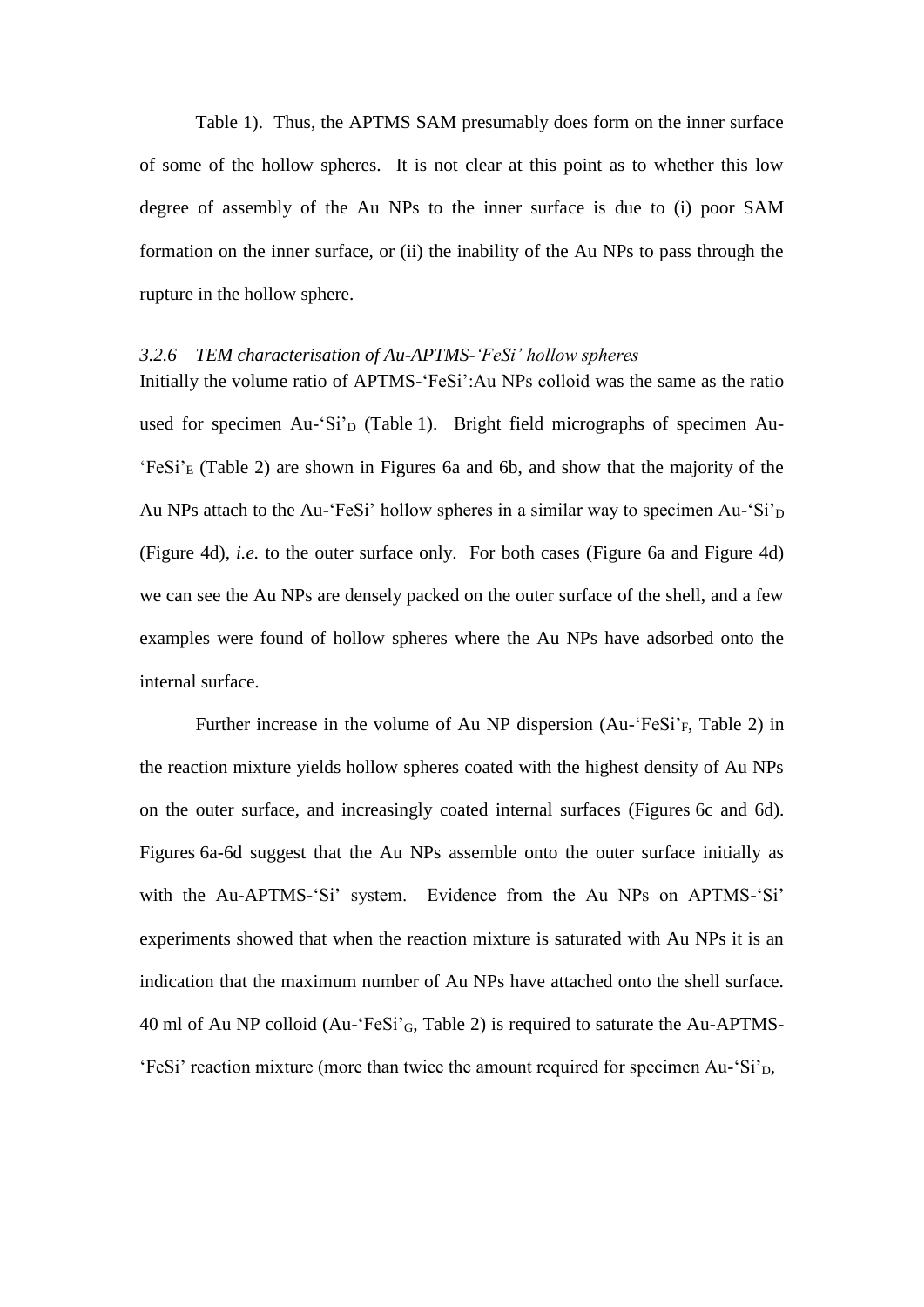[Table 1\)](#page-21-0), presumably due to the internal inner structures resulting in a large surface area. TEM images (Figures 6e and 6f) of the specimen  $Au$ -'FeSi'<sub>G</sub> [\(Table 2\)](#page-23-0) show that the density of Au NPs immobilised inside the Au-APTMS-'FeSi' hollow spheres is similar to that on the outer shell surface. Figures 6c-6f also suggest that the APTMS monolayer coated the internal surface of the shell as illustrated in Scheme 1.

The TEM images (Figures 4-6) also show that the Au NPs do not coalesce and form a sub-monolayer due to the electrostatic repulsion between charged Au NPs on the hollow sphere surface.

## *3.2.7 UV-vis spectra of Au coated hollow spheres*

The UV-vis spectra of the Au-APTMS-'Si' and Au-APTMS-'FeSi' systems as a function of the volume of the Au NP solution that was added are shown in Figures 7a and 7b. Also plotted is the UV-vis spectrum of the initial colloidal Au dispersion with the  $\lambda_{\text{max}}$  of the surface plasmon at 522 nm. Clearly, it can be observed that as the volume of the Au NP colloidal dispersion was increased there is a significant shift and broadening of the Au NP surface plasmon band. The Au-APTMS-'Si' system shifted 48 nm to 570 nm [\(](#page-21-0)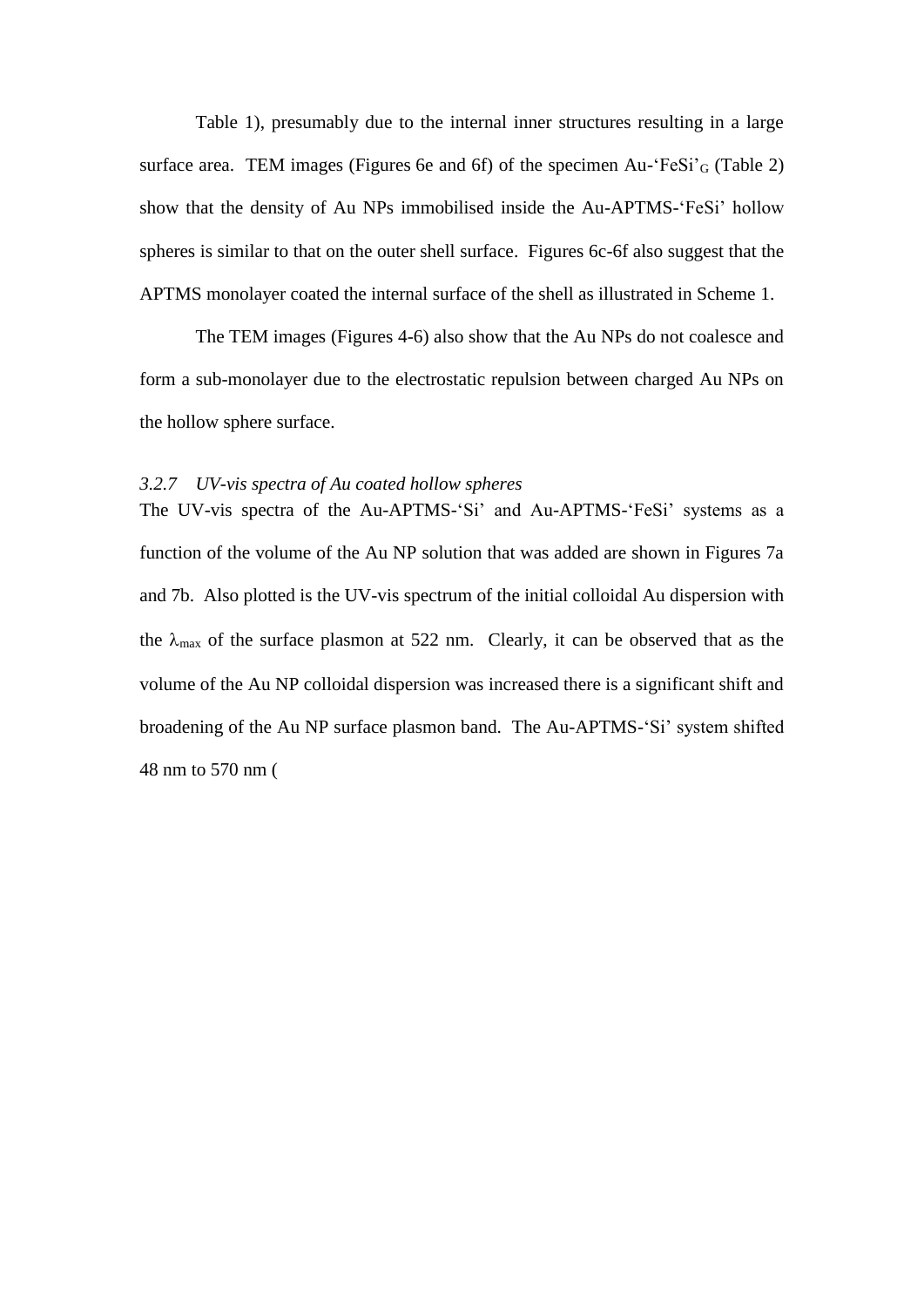[Table](#page-21-0) 1), and the Au-APTMS-'FeSi' system shifted 91 nm to 613 nm [\(Table 2\)](#page-23-0). These shifts are indicative of dipole-dipole coupling of neighbouring Au NPs, the shift being dependent proportionate to the separation of the Au NPs [2, 10, 16]. These shifts are in good agreement with the TEM analysis where the average Au NP separation decreases as the volume of the Au NP colloidal dispersion increases. In addition no longitudinal band at  $> 700$  nm appeared, supporting the TEM results that the Au NPs were not coalesced. Furthermore, it should be noted that repeated washing of the Au-APTMS-'Si' and Au-APTMS-'FeSi' composite systems with water did not remove any of the assembled Au NPs from the sphere surfaces, as evidenced by no surface plasmon band appearing in the supernatant washings.

## **4. Conclusion**

A concentrated citrate Au NP colloid has been prepared using a modified Frens procedure, and characterised using TEM and UV-vis absorption spectroscopy. The average diameter determined from TEM image analysis of concentrated Au NPs  $(16.57 \pm 0.65 \text{ nm})$  is similar to the average Au NP diameter (16 nm) reported by Frens. The  $\lambda_{\text{max}}$  (522 nm) of the concentrated Au NPs falls into the typical range (520-525 nm) usually observed for Au NPs with diameters 16-20 nm. Bare 'Si' and 'FeSi' hollow spheres have been functionalised with an APTMS SAM. Low voltage (4 kV) SEM images of carbon coated bare 'Si' and APTMS-'Si' showed that treatment of the hollow spheres with APTMS does not lead to significant changes in surface morphology. A pH study of the APTMS treated hollow spheres using zetapotential measurements revealed that the hollow spheres are positively charged in the pH ranges 3-6.5 (APTMS-'Si') and 3.5-5.5 (APTMS-'FeSi') and the surface charge decreases above pH 6.5 (APTMS-'Si') or 5.5 (APTMS-'FeSi'). Au NPs have been assembled onto the hollow spheres by mixing a colloid of Au NPs with a colloid of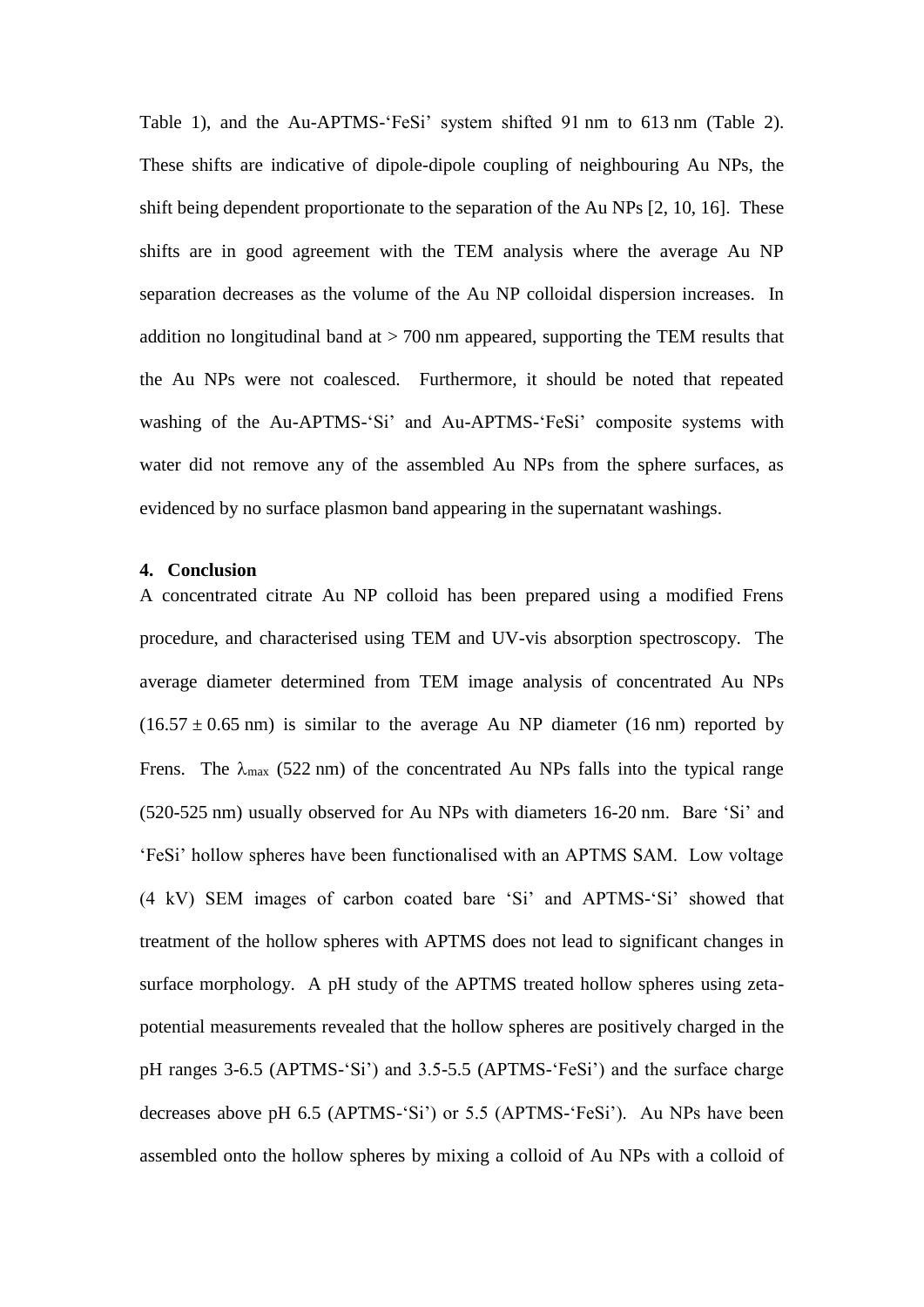APTMS treated hollow spheres at pH 4.5. The assembly appeared to take place in a two stage process whereby the Au NPs assemble onto the outer surface first and then the inner surface. However, the majority of the APTMS-'Si' internal surfaces are not covered by the Au NPs and this raises the question as to whether the APTMS SAM has not formed efficiently on the inner surfaces, or the Au NPs cannot pass through the rupture in the shell surface. Once the particles have been immobilised onto the hollow spheres they do not detach from the shell surface when resuspended in fresh UPW. TEM micrographs of ultrathin (80-100 nm) ultramicrotome sections through the Au NP coated hollow spheres reveal that a single sub-monolayer of Au NPs is mainly distributed on (i) the external side of the shell wall for Au-APTMS-'Si', and (ii) both sides of the shell wall for Au-APTMS-'FeSi'. UV-vis absorption spectra corroborate the increased density of Au NPs on both sets of hollow spheres (TEM), as the surface plasmon band both shifts to higher wavelengths and broadens, showing coupling of the surface plasmons. Such composite materials have a variety of potential applications ranging from catalytic reactors to drug delivery [1, 2, 32].

#### **Acknowledgements**

This work was supported by EPSRC and the following Schools at the University of Birmingham: Chemistry, Metallurgy and Materials and Chemical Engineering. The hollow sphere specimens were supplied by Exilica. In addition, the work was carried out under the Science City Project: Innovative uses of materials for a modern world funded by Advantage West Midlands and the ERDF.

#### References and Notes

- [1] L. R. Hirsch, A. M. Gobin, A. R. Lowery, F. Tam, R. A. Drezek, N. J. Halas and J. L. West, *Metal nanoshells*, Ann. Biomed. Eng., 34 (2006), pp. 15-22.
- [2] I. Pastoriza-Santos, J. Perez-Juste, S. Carregal-Romero, P. Herves and L. M. Liz-Marzan, *Metallodielectric hollow shells: Optical and catalytic properties*, Chem. Asian J., 1 (2006), pp. 730-736.
- [3] T. Nakamura, Y. Yamada and K. Yano, *Direct synthesis of monodispersed thiol-functionalized nanoporous silica spheres and their application to a colloidal crystal embedded with gold nanoparticles*, J. Mater. Chem., 17 (2007), pp. 3726-3732.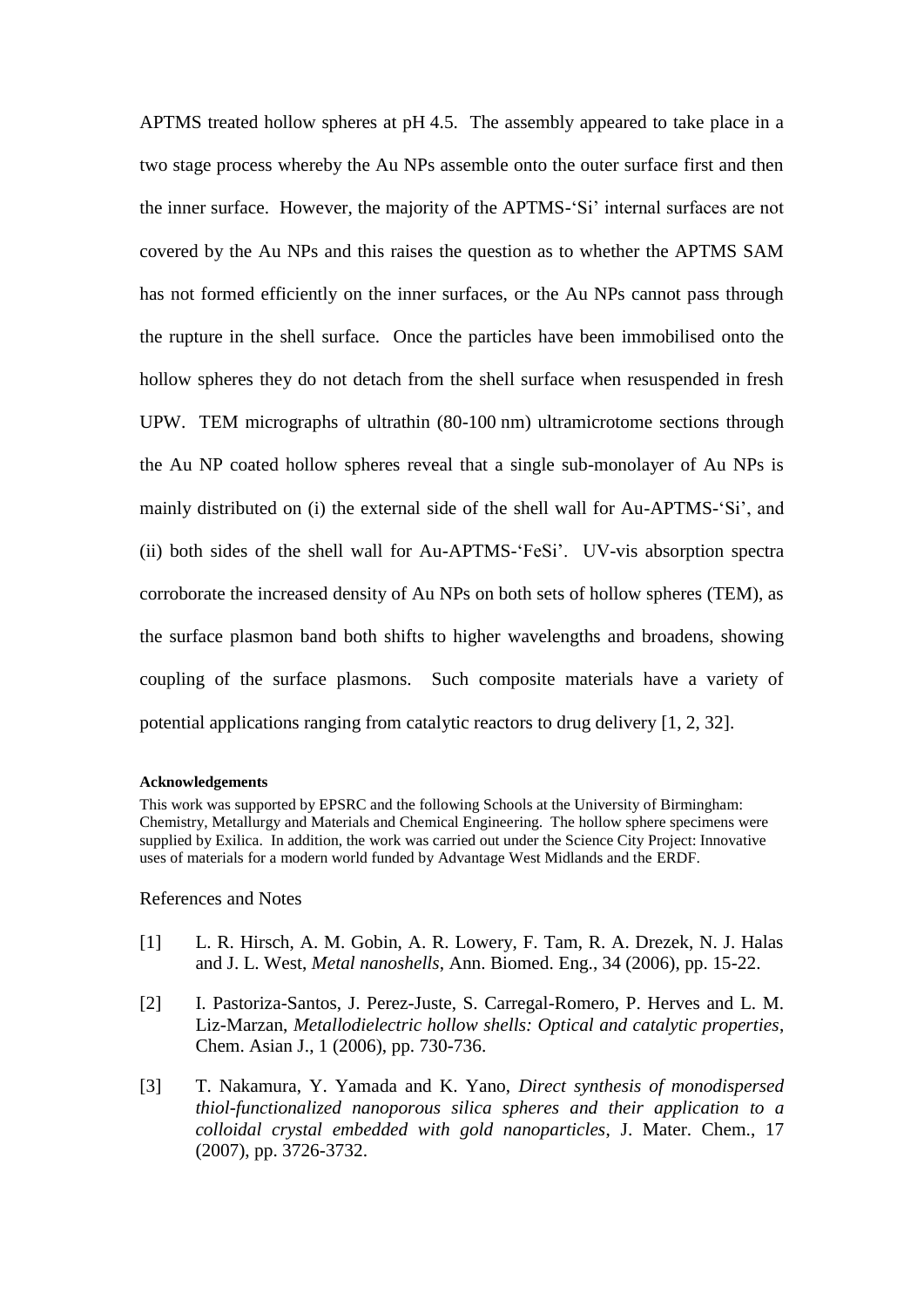- [4] W. S. Choi, H. Y. Koo and D. Y. Kim, *Facile fabrication of core-in-shell particles by the slow removal of the core and its use in the encapsulation of metal nanoparticles*, Langmuir, 24 (2008), pp. 4633-4636.
- [5] X. W. Lou, C. L. Yuan, E. Rhoades, Q. Zhang and L. A. Archer, *Encapsulation and Ostwald ripening of Au and Au-Cl complex nanostructures in silica shells*, Adv. Funct. Mater., 16 (2006), pp. 1679-1684.
- [6] Y. L. Shi and T. Asefa, *Tailored core-shell-shell nanostructures: Sandwiching gold nanoparticles between silica cores and tunable silica shells*, Langmuir, 23 (2007), pp. 9455-9462.
- [7] J. Lee, J. C. Park and H. Song, *A nanoreactor framework of a Au@SiO<sup>2</sup> yolk/shell structure for catalytic reduction of p-nitrophenol*, Adv. Mater., 20 (2008), pp. 1523-1528.
- [8] J. Y. Kim, S. B. Yoon and J. S. Yu, *Fabrication of nanocapsules with Au particles trapped inside carbon and silica nanoporous shells*, Chem. Commun. (2003), pp. 790-791.
- [9] A. Kulak, S. A. Davis, E. Dujardin and S. Mann, *Controlled assembly of nanoparticle-containing gold and silica/gold nanocomposite spheroids with complex form*, Chem. Mater., 15 (2003), pp. 528-535.
- [10] L. M. Liz-Marzan and P. Mulvaney, *The assembly of coated nanocrystal*, J. Phys. Chem. B, 107 (2003), pp. 7312-7326.
- [11] H. P. Liang, L. J. Wan, C. L. Bai and L. Jiang, *Gold hollow nanospheres: Tunable surface plasmon resonance controlled by interior-cavity sizes*, J. Phys. Chem. B, 109 (2005), pp. 7795-7800.
- [12] H. Hiramatsu and F. E. Osterloh, *pH-controlled assembly and disassembly of electrostatically linked CdSe-SiO<sup>2</sup> and Au-SiO<sup>2</sup> nanoparticle clusters*, Langmuir, 19 (2003), pp. 7003-7011.
- [13] S. E. Park, M. Y. Park, P. K. Han and S. W. Lee, *The effect of pH-adjusted gold colloids on the formation of gold clusters over APTMS-coated silica cores*, Bull. Korean Chem. Soc., 27 (2006), pp. 1341-1345.
- [14] L. Zhang, Y. G. Feng, L. Y. Wang, J. Y. Zhang, M. Chen and D. J. Qian, *Comparative studies between synthetic routes of SiO2@Au composite nanoparticles*, Mater. Res. Bull., 42 (2007), pp. 1457-1467.
- [15] F. Osterloh, H. Hiramatsu, R. Porter and T. Guo, *Alkanethiol-induced structural rearrangements in silica-gold core-shell-type nanoparticle clusters: An opportunity for chemical sensor engineering*, Langmuir, 20 (2004), pp. 5553-5558.
- [16] B. Sadtler and A. Wei, *Spherical ensembles of gold nanoparticles on silica: electrostatic and size effects*, Chem. Commun. (2002), pp. 1604-1605.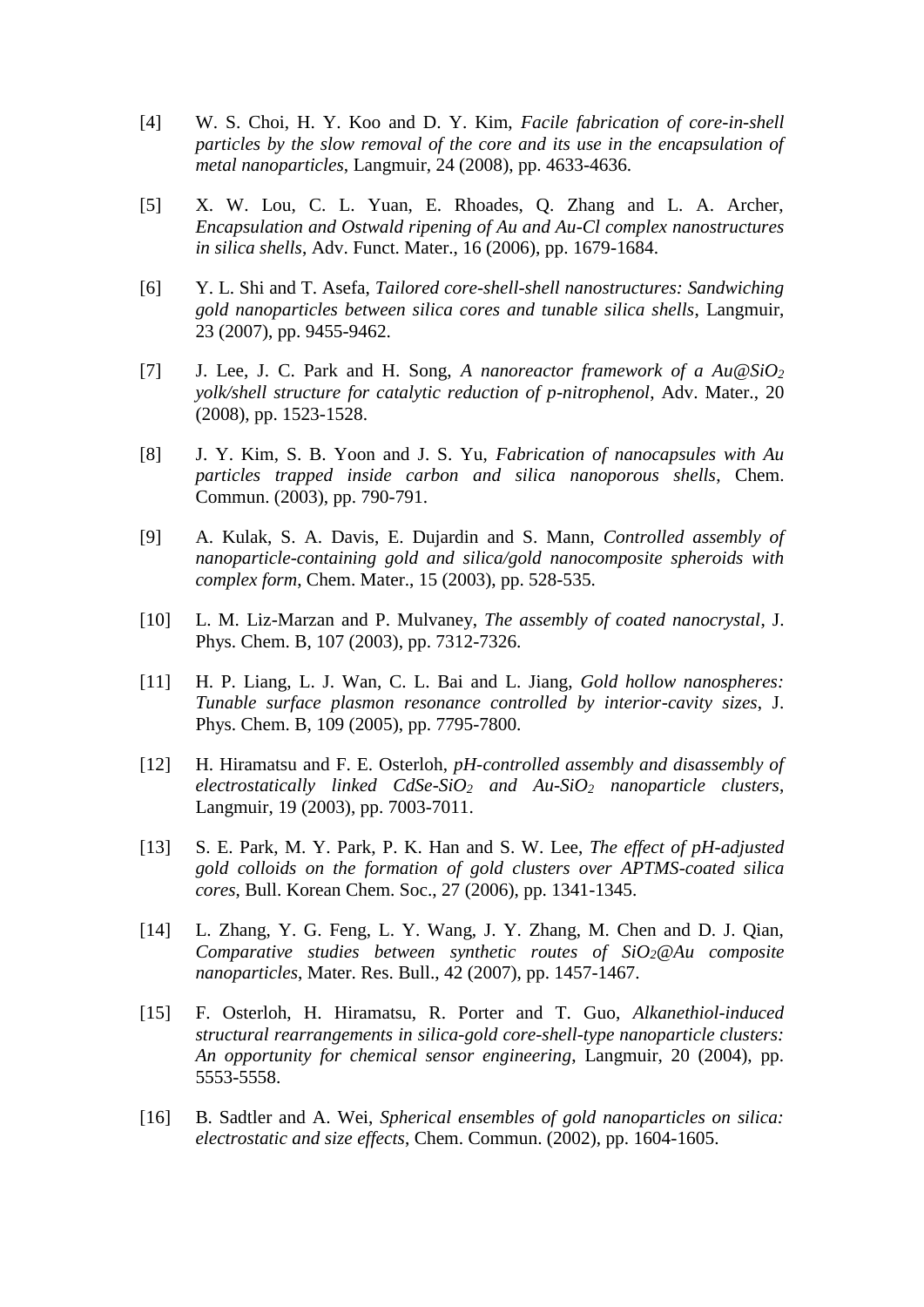- [17] Y. Zhao, B. Sadtler, M. Lin, G. H. Hockerman and A. Wei, *Nanoprobe implantation into mammalian cells by cationic transfection*, Chem. Commun. (2004), pp. 784-785.
- [18] S. L. Westcott, S. J. Oldenburg, T. R. Lee and N. J. Halas, *Formation and adsorbtion of clusters of gold nanoparticles onto functionalized silica nanoparticle surfaces*, Langmuir, 14 (1998), pp. 5396-5401.
- [19] N. Phonthammachai and T. J. White, *One-step synthesis of highly dispersed gold nanocrystals on silica spheres*, Langmuir, 23 (2007), pp. 11421-11424.
- [20] A. Ohnuma, R. Abe, T. Shibayama and B. Ohtani, *Heterodimeric particle assemblies: Preparation of anisotropically connected spherical silica particles via surface-bound gold nanoparticles*, Chem. Commun. (2007), pp. 3491- 3493.
- [21] C. G. Tian, B. D. Mao, E. B. Wang, Z. H. Kang, Y. L. Song, C. L. Wang and S. H. Li, *Simple strategy for preparation of core colloids modified with metal nanoparticles*, J. Phys. Chem. C, 111 (2007), pp. 3651-3657.
- [22] S. J. Oldenberg, R. D. Averitt, S. L. Westcott and N. J. Halas, *Nanoengineering of optical resonances*, Chem. Phys. Lett., 288 (1998), pp. 243-247.
- [23] M. S. Fleming and D. R. Walt, *Stability and exchange studies of alkanethiol monolayers on gold-nanoparticle-coated silica microspheres*, Langmuir, 17 (2001), pp. 4836-4843.
- [24] J. C. Y. Kah, N. Phonthammachai, R. C. Y. Wan, J. Song, T. White, S. Mhaisalkar, I. Ahmad, C. Sheppard and M. Olivo, *Synthesis of gold nanoshells based on the deposition-precipitation process*, Gold Bull., 41 (2008), pp. 23-36.
- [25] H. Wang, D. W. Brandl, P. Nordlander and N. J. Halas, *Plasmonic nanostructures: Artificial molecules*, Acc. Chem. Res., 40 (2007), pp. 53-62.
- [26] X. H. Xia, Y. Liu, V. Backman and G. A. Ameer, *Engineering sub-100 nm multi-layer nanoshells*, Nanotechnology, 17 (2006), pp. 5435-5440.
- [27] E. Prodan, C. Radloff, N. J. Halas and P. Nordlander, *A hybridization model for the plasmon response of complex nanostructures*, Science, 302 (2003), pp. 419-422.
- [28] N. Harris, M. J. Ford, P. Mulvaney and M. B. Cortie, *Tunable infrared absorption by metal nanoparticles: The case for gold rods and shells*, Gold Bull., 41 (2008), pp. 5-14.
- [29] S. Kalele, S. W. Gosavi, J. Urban and S. K. Kulkarni, *Nanoshell particles: synthesis, properties and applications*, Curr. Sci., 91 (2006), pp. 1038-1052.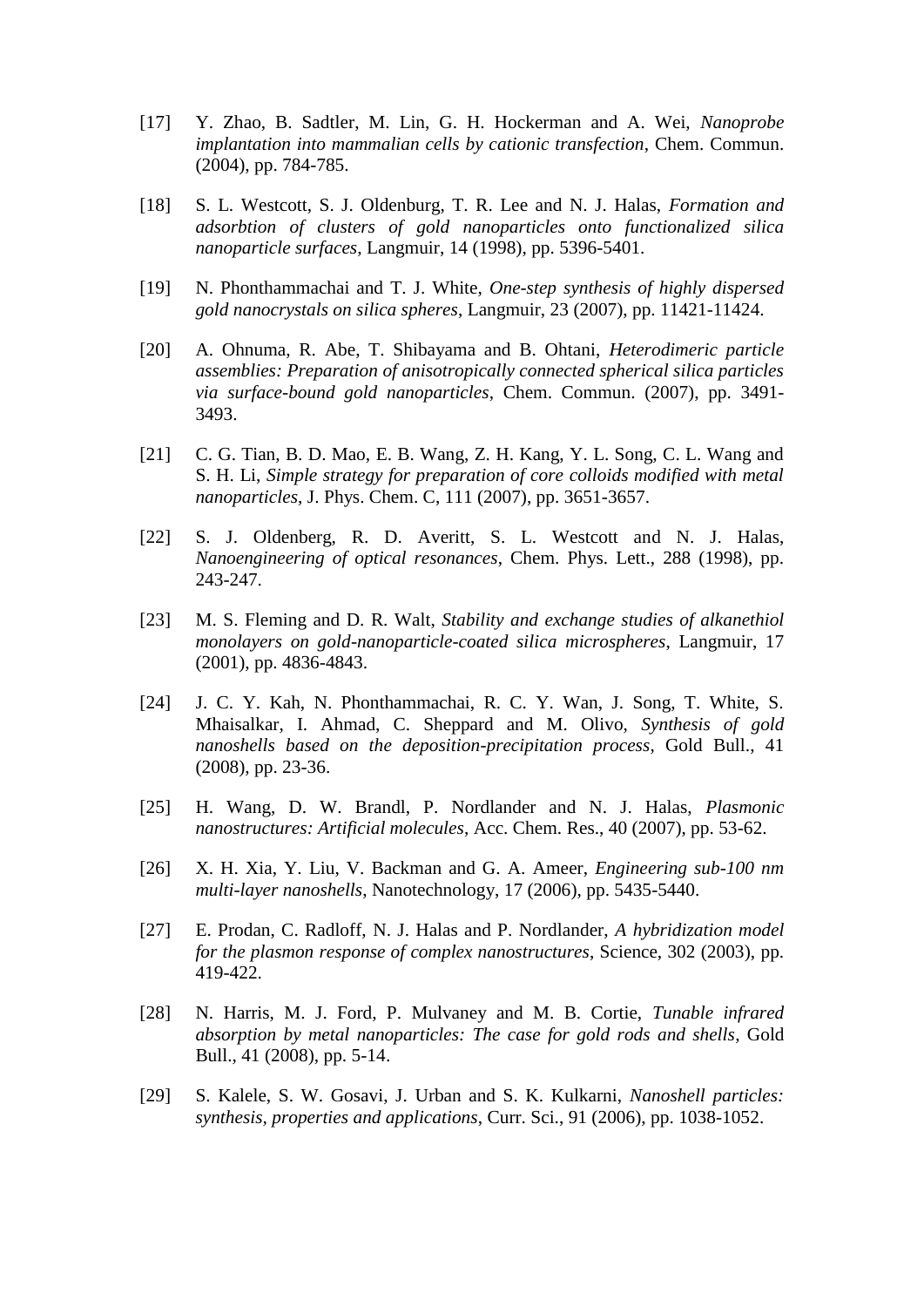- [30] J. Kim, J. E. Lee, J. Lee, Y. Jang, S. W. Kim, K. An, H. H. Yu and T. Hyeon, *Generalized fabrication of multifunctional nanoparticle assemblies on silica spheres*, Angew. Chem. Int. Ed., 45 (2006), pp. 4789-4793.
- [31] J. Kim, S. Park, J. E. Lee, S. M. Jin, J. H. Lee, I. S. Lee, I. Yang, J. S. Kim, S. K. Kim, M. H. Cho and T. Hyeon, *Designed fabrication of multifunctional magnetic gold nanoshells and their application to magnetic resonance imaging and photothermal therapy*, Angew. Chem. Int. Ed., 45 (2006), pp. 7754-7758.
- [32] A. H. Lu, E. L. Salabas and F. Schuth, *Magnetic nanoparticles: Synthesis, protection, functionalization, and application*, Angew. Chem. Int. Ed., 46 (2007), pp. 1222-1244.
- [33] M. Spasova, V. Salgueirino-Maceira, A. Schlachter, M. Hilgendorff, M. Giersig, L. M. Liz-Marzan and M. Farle, *Magnetic and optical tunable microspheres with a magnetite/gold nanoparticle shell*, J. Mater. Chem., 15 (2005), pp. 2095-2098.
- [34] X. J. Ji, R. P. Shao, A. M. Elliott, R. J. Stafford, E. Esparza-Coss, J. A. Bankson, G. Liang, Z. P. Luo, K. Park, J. T. Markert and C. Li, *Bifunctional gold nanoshells with a superparamagnetic iron oxide-silica core suitable for both MR imaging and photothermal therapy*, J. Phys. Chem. C, 111 (2007), pp. 6245-6251.
- [35] J. Lee, J. Yang, H. Ko, S. J. Oh, J. Kang, J. H. Son, K. Lee, S. W. Lee, H. G. Yoon, J. S. Suh, Y. M. Huh and S. Haam, *Multifunctional magnetic gold nanocomposites: Human epithelial cancer detection via magnetic resonance imaging and localized synchronous therapy*, Adv. Funct. Mater., 18 (2008), pp. 258-264.
- [36] C. L. Fang, K. Qian, J. H. Zhu, S. B. Wang, X. X. Lv and S. H. Yu, *Monodisperse alpha-Fe2O3@SiO2@Au core/shell nanocomposite spheres: synthesis, characterization and properties*, Nanotechnology, 19 (2008), pp. 1- 7.
- [37] W. S. Choi, H. Y. Koo and D. Y. Kim, *Scalable synthesis of chestnut-bur-like magnetic capsules loaded with size-controlled mono- or bimetallic cores*, Adv. Mater., 19 (2007), pp. 451-455.
- [38] D. E. Lynch, Y. Nawaz and T. Bostrom, *Preparation of sub-micrometer silica shells using poly(1-methylpyrrol-2-ylsquaraine)*, Langmuir, 21 (2005), pp. 6572-6575.
- [39] The λmax of the as prepared concentrated Au colloid was outside the range of the instrument.
- [40] S. Begum, I. P. Jones, C. Jiao, D. E. Lynch and J. A. Preece, Unpublished work, pp.
- [41] R. D. Badley, W. T. Ford, F. J. McEnroe and R. A. Assink, *Surface Modification Of Colloidal Silica*, Langmuir, 6 (1990), pp. 792-801.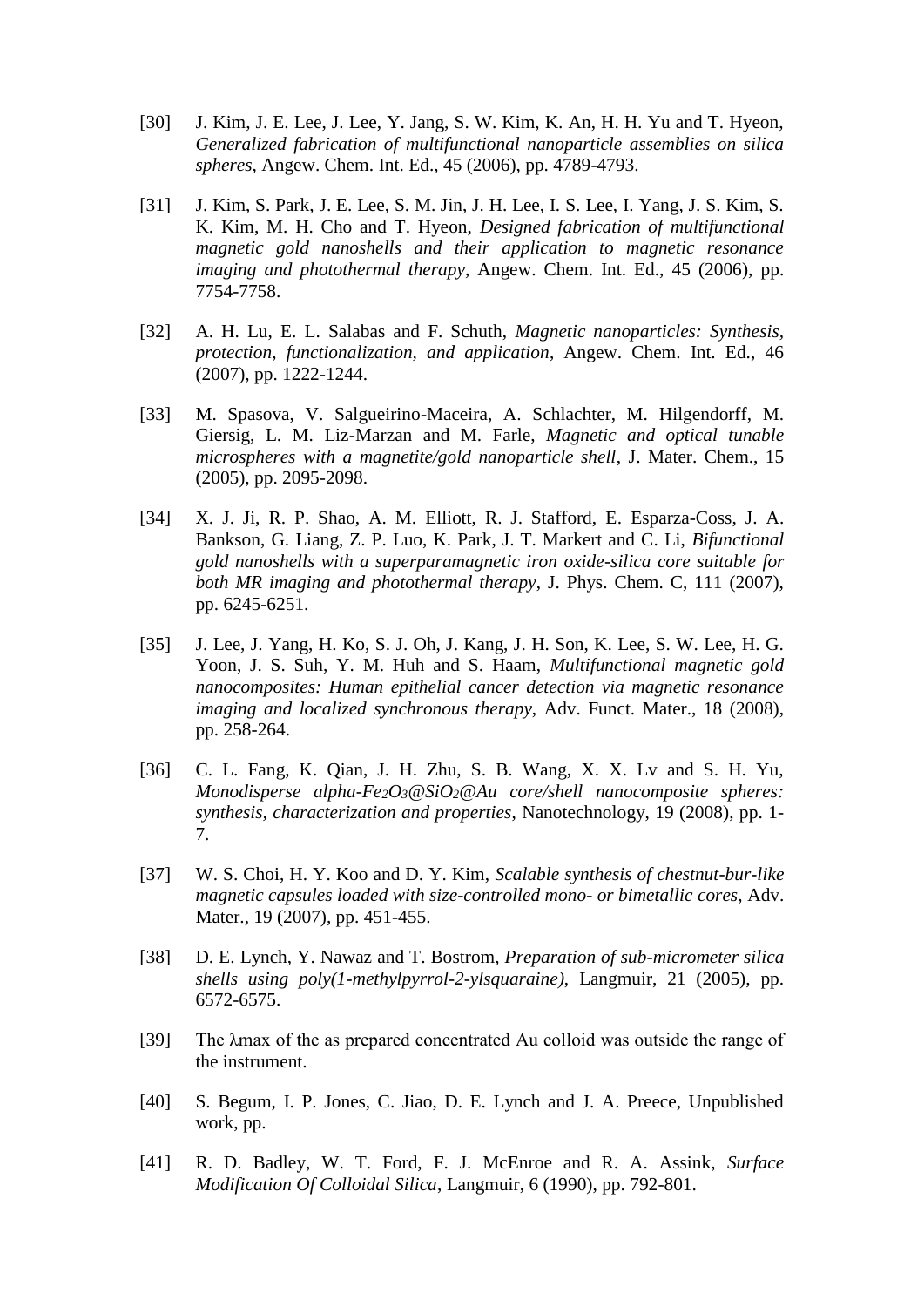- [42] G. Frens, *Controlled Nucleation For Regulation Of Particle-Size In Monodisperse Gold Suspensions*, Nature-Physical Science, 241 (1973), pp. 20- 22.
- [43] The concentration of the Au colloid prepared using the original Frens procedure was too low for the purpose of this work. We found that APTMS treated hollow 'Si' spheres exposed to the Frens sol once were not densely covered with Au NPs. Therefore, using the Frens procedure we developed a procedure to prepare a more concentrated Au NP colloid.
- [44] S. Kinge, M. Crego-Calama and D. N. Reinhoudt, *Self-assembling nanoparticles at surfaces and interfaces*, ChemPhysChem, 9 (2008), pp. 20- 42.
- [45] Through hypothesis tests we can show that the Au NPs prepared here (16.57 nm) have a similar average diameter as the Au NPs described by Frens (16 nm). We calculated a p-value of 0.0892 using the hypothesis test Ha  $\neq$  Ho (where Ha= 16.57 nm, Ho= 16 nm) and the data in Figure 3b. The p-value 0.0892 does not fall into the rejection region ( $p$ < 0.05) of the standard normal distribution, so we can assume that Ha and Ho are similar.
- [46] J. Turkevich, *Colloidal Gold. Part II: Colour, coagulation, adhesion, alloying and catalytic properties*, Gold Bull., 18 (1985), pp. 125-131.
- <span id="page-21-0"></span>[47] I. E. Sendroiu, S. F. L. Mertens and D. J. Schiffrin, *Plasmon interactions between gold nanoparticles in aqueous solution with controlled spatial separation*, PCCP, 8 (2006), pp. 1430-1436.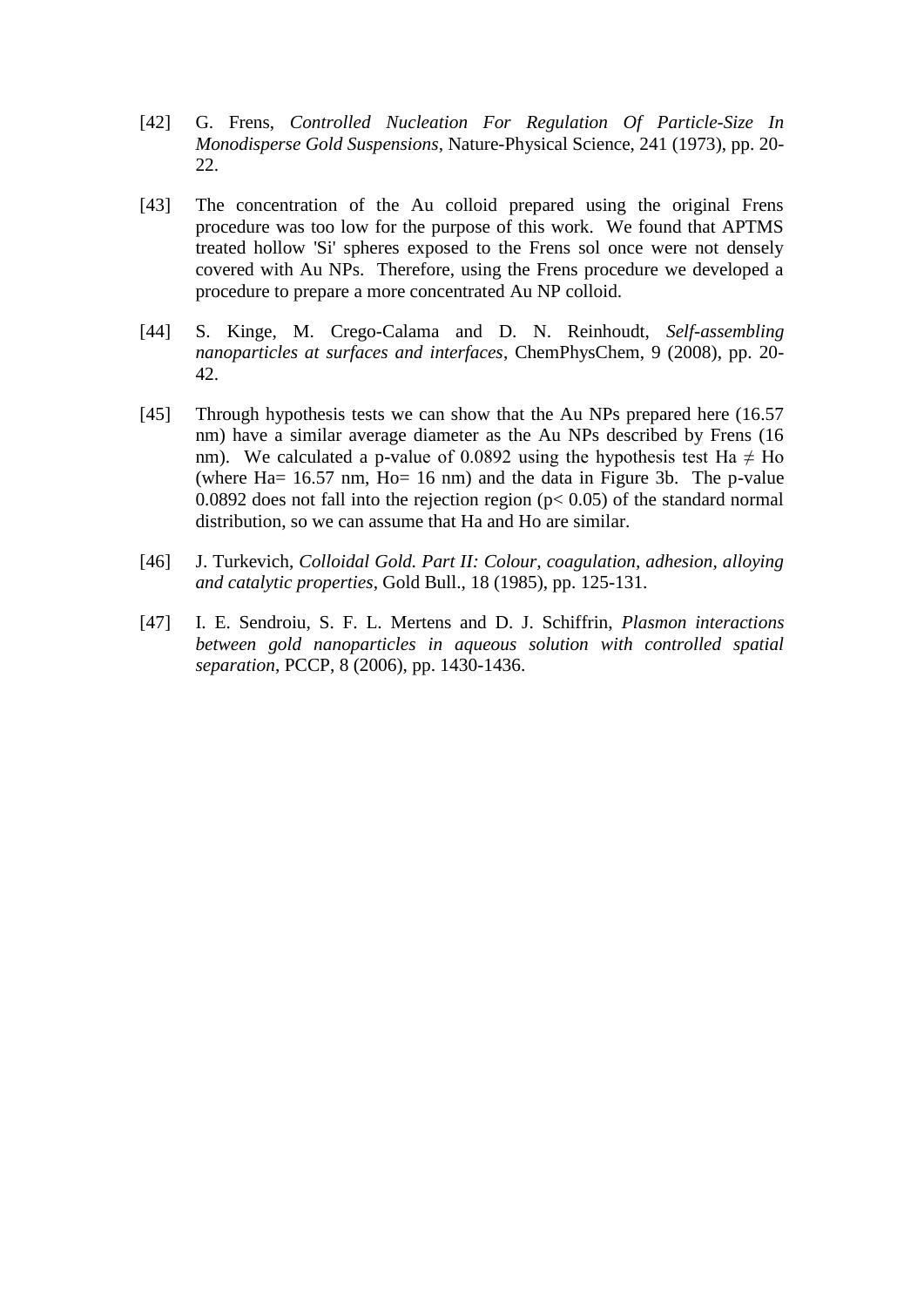| $\frac{1}{2}$ |         |                             |
|---------------|---------|-----------------------------|
| Label         | Au (ml) | $\lambda_{\text{max}}$ (nm) |
| Au NP         |         | 522                         |
| $Au-Si'A$     | 0.66    | 524                         |
| $Au-Si2B$     |         | 541                         |
| Au-'Si'c      |         | 553                         |
| $Au-SiD$      | 16      | 570                         |

Table 1. Amounts of Au NPs reacted with APTMS-'Si' (0.5ml) to prepare Au-'Si'A- $D$ , and  $\lambda_{\text{max}}$  (of the Au NP surface plasmon band) from corresponding UV-vis spectra [\(Figure 7a](#page-26-0))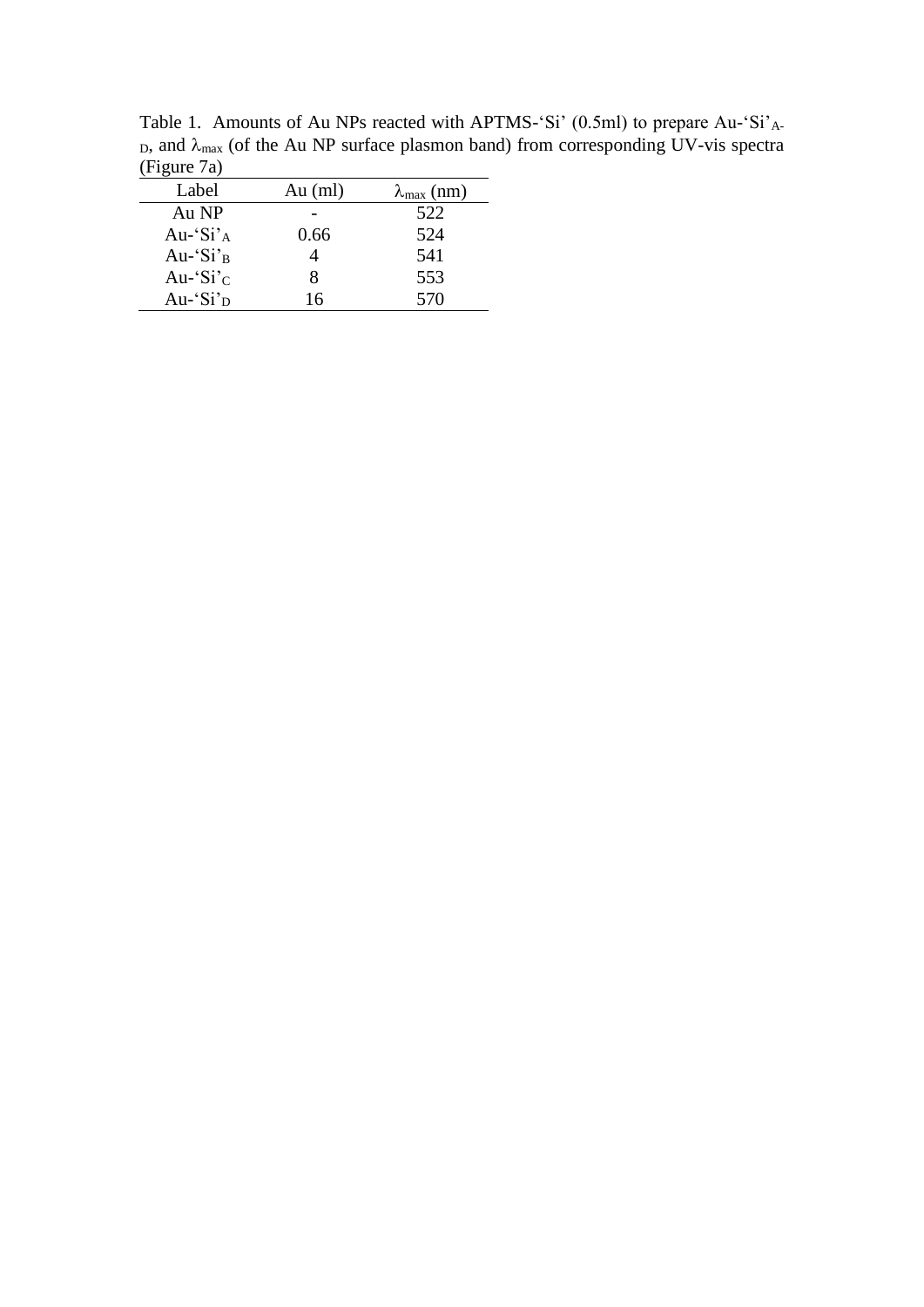<span id="page-23-0"></span>

| Table 2. Amounts of Au NPs reacted with APTMS-'FeSi' (0.5ml) to prepare Au-                                      |
|------------------------------------------------------------------------------------------------------------------|
| 'FeSi' <sub>E-G</sub> , and $\lambda_{\text{max}}$ (of the Au NP surface plasmon band) from corresponding UV-vis |
| spectra (Figure 7b)                                                                                              |

| Label                           | Au $(ml)$ | $\lambda_{\text{max}}$ (nm) |
|---------------------------------|-----------|-----------------------------|
| Au NP                           |           | 522                         |
| $Au$ -'Fe $Si$ <sup>'</sup> E   | 16        | 575                         |
| $Au$ -'Fe $Si$ <sup>'</sup> $F$ | 24        | 586                         |
| Au-'Fe $SiG$                    | 10        | 613                         |
|                                 |           |                             |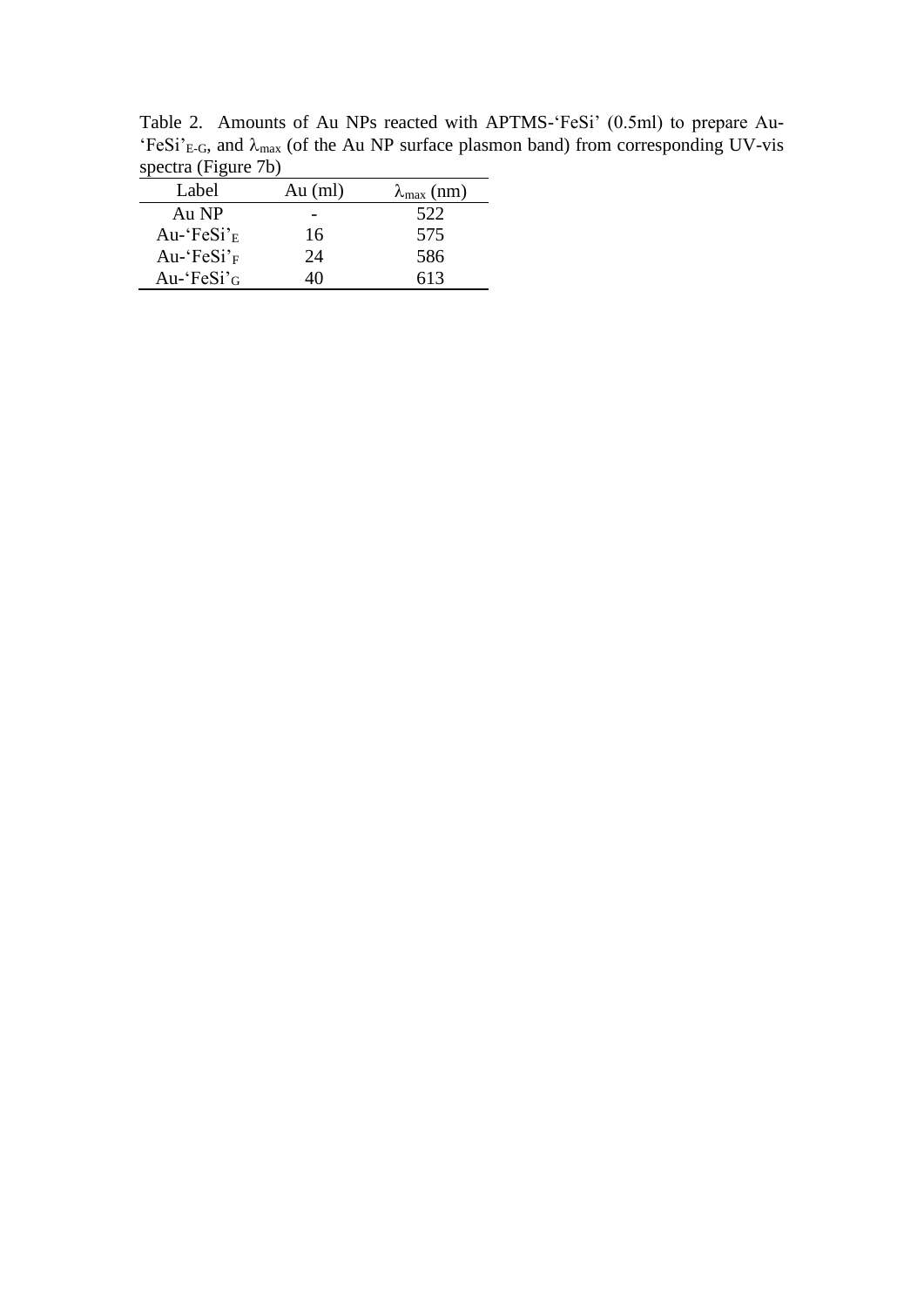Scheme 1. Preparation of APTMS functionalised hollow spheres and Au NPs; and self-assembly of Au NPs onto APTMS coated hollow spheres at pH 4.5

<span id="page-24-0"></span>Figure 1. JEOL 7000 FEG SEM secondary electron micrograph (acquired at 4 kV) of carbon coated (a) bare-'Si' (b) APTMS-'Si'

Figure 2. Histograms of zeta potential (mV) vs. pH for aqueous suspensions of (a) APTMS-'Si' and (b) APTMS-'FeSi'

Figure 3. (a) JEOL 1200 TEM bright field micrograph and (b) histogram of frequency vs. diameter (nm) of Au NPs

<span id="page-24-1"></span>Figure 4. JEOL 1200 TEM bright field micrographs of ultra thin (80-100 nm) sectionsthrough Au-'Si' shells (Au-'Si'<sub>A-D</sub>,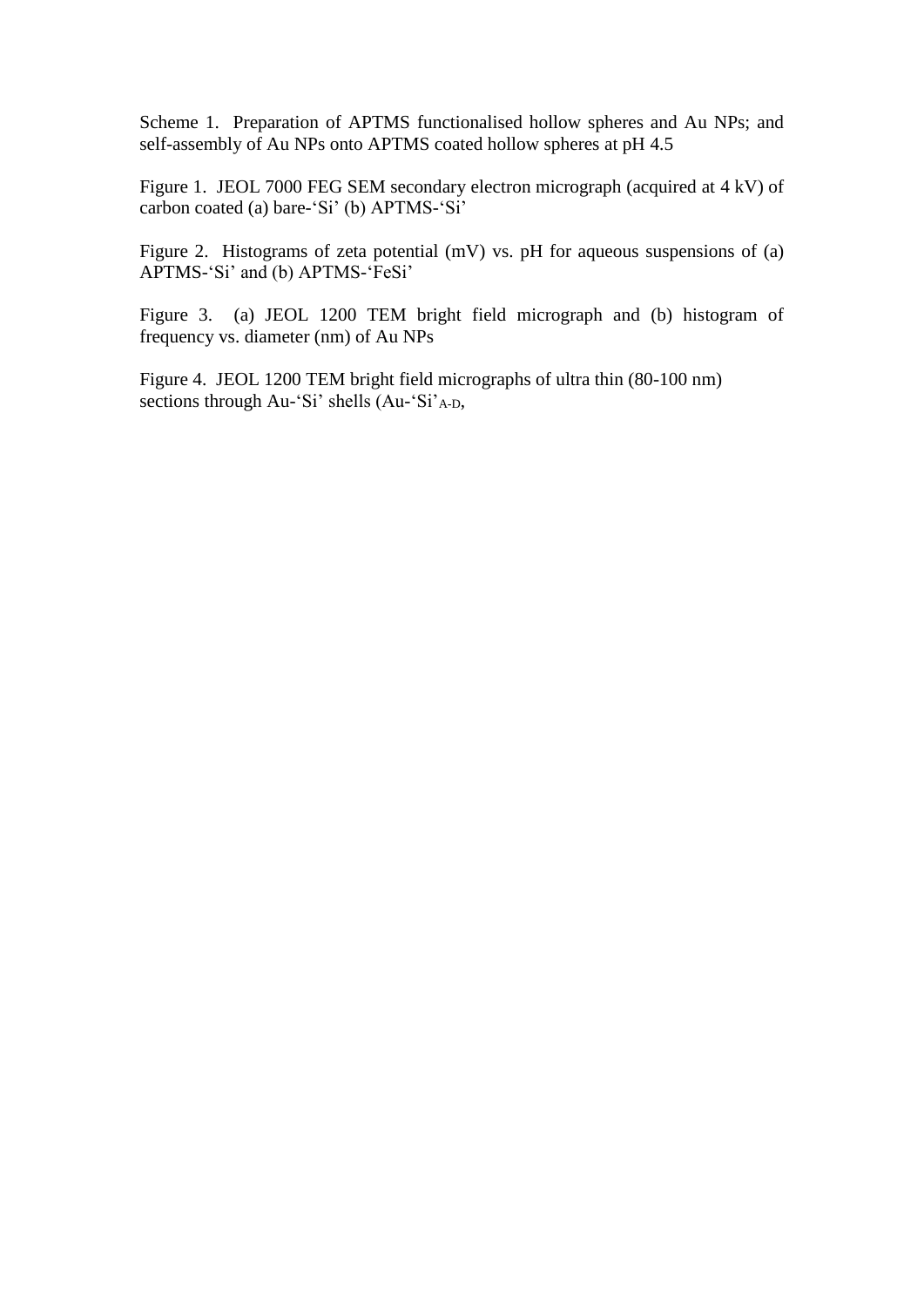[Table 1\)](#page-21-0) embedded in Araldite resin

<span id="page-25-0"></span>Figure 5. JEOL 1200 TEM bright field micrograph of ultra thin (80-100 nm) sections through Au-'Si' shells (Au-'Si'D,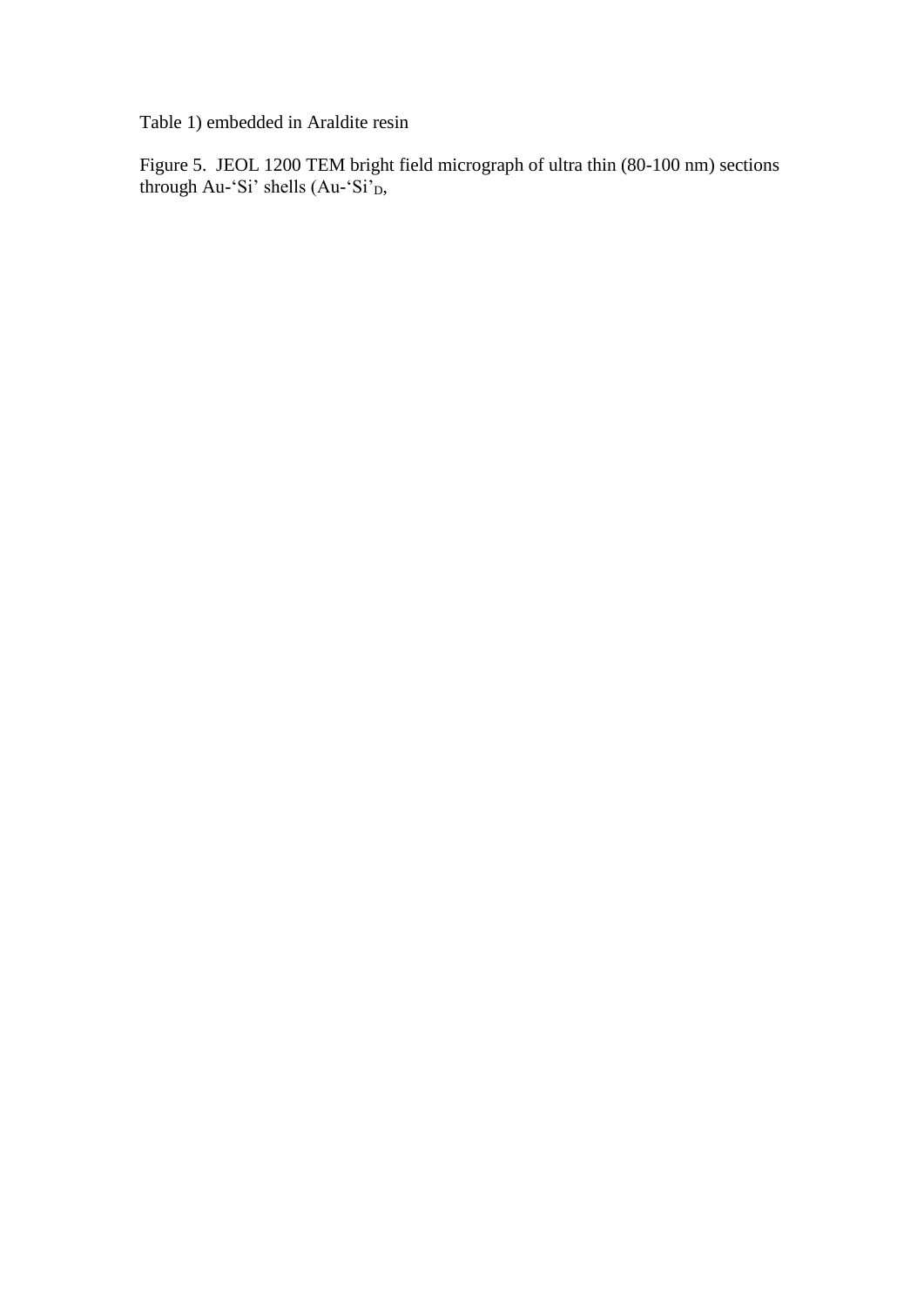[Table](#page-21-0) 1) embedded in Araldite resin showing a silica shell that has Au NPs adsorbed on the both sides of the shell wall

<span id="page-26-1"></span>Figure 6. JEOL 1200 TEM bright field micrographs of ultra thin (80-100 nm) sections through Au-'FeSi' shells (a) and (b) Au-'FeSi' $_E$ , (c) and (d) Au-'FeSi' $_F$ , (e) and (f) Au-'FeSi'<sub>G</sub> [\(Table 2\)](#page-23-0)

<span id="page-26-0"></span>Figure 7. Normalised UV-vis spectra of (a) Au-'Si'A-D [\(](#page-21-0)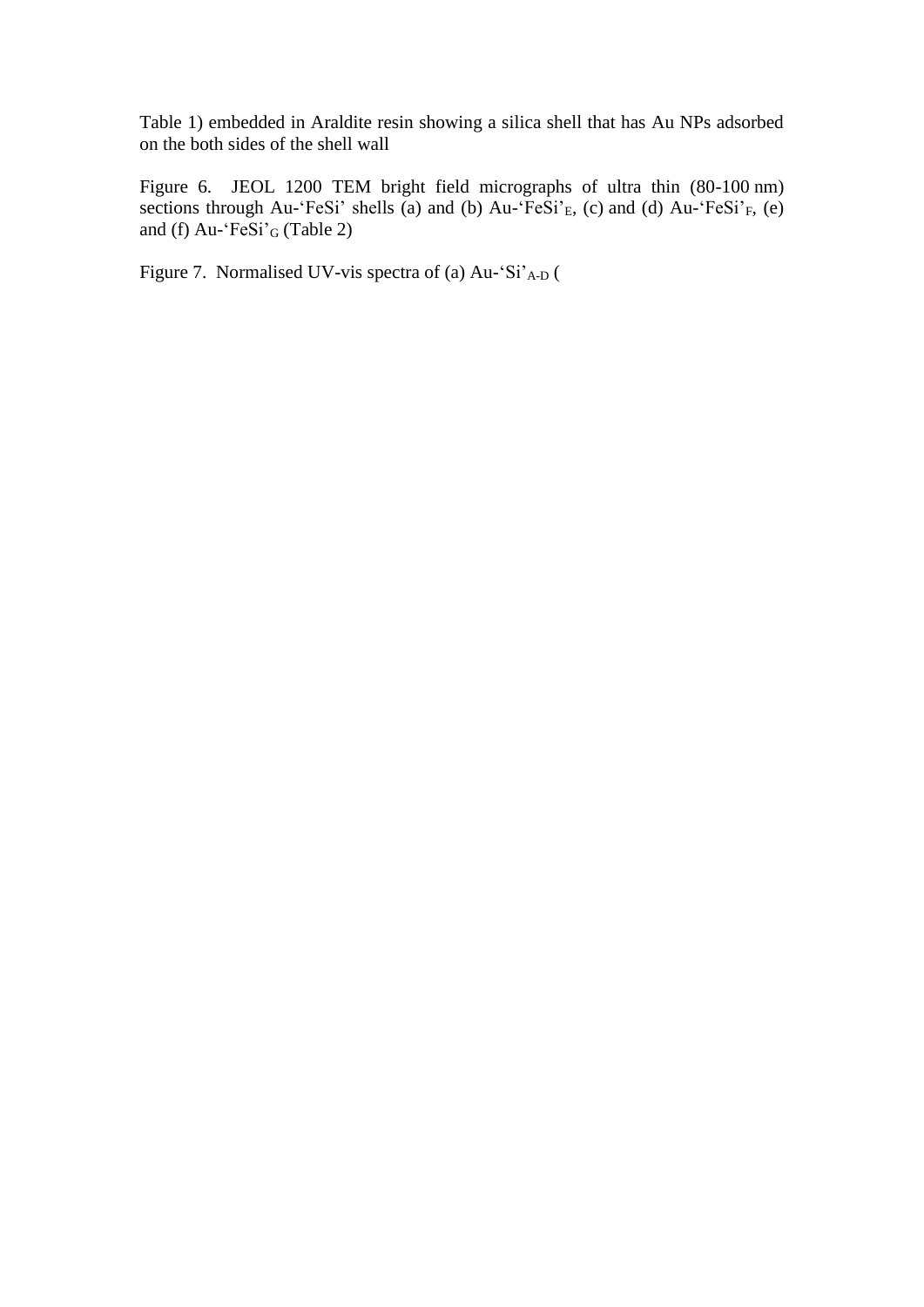Table 1) and (b) Au-'FeSi'E-G (Table 2)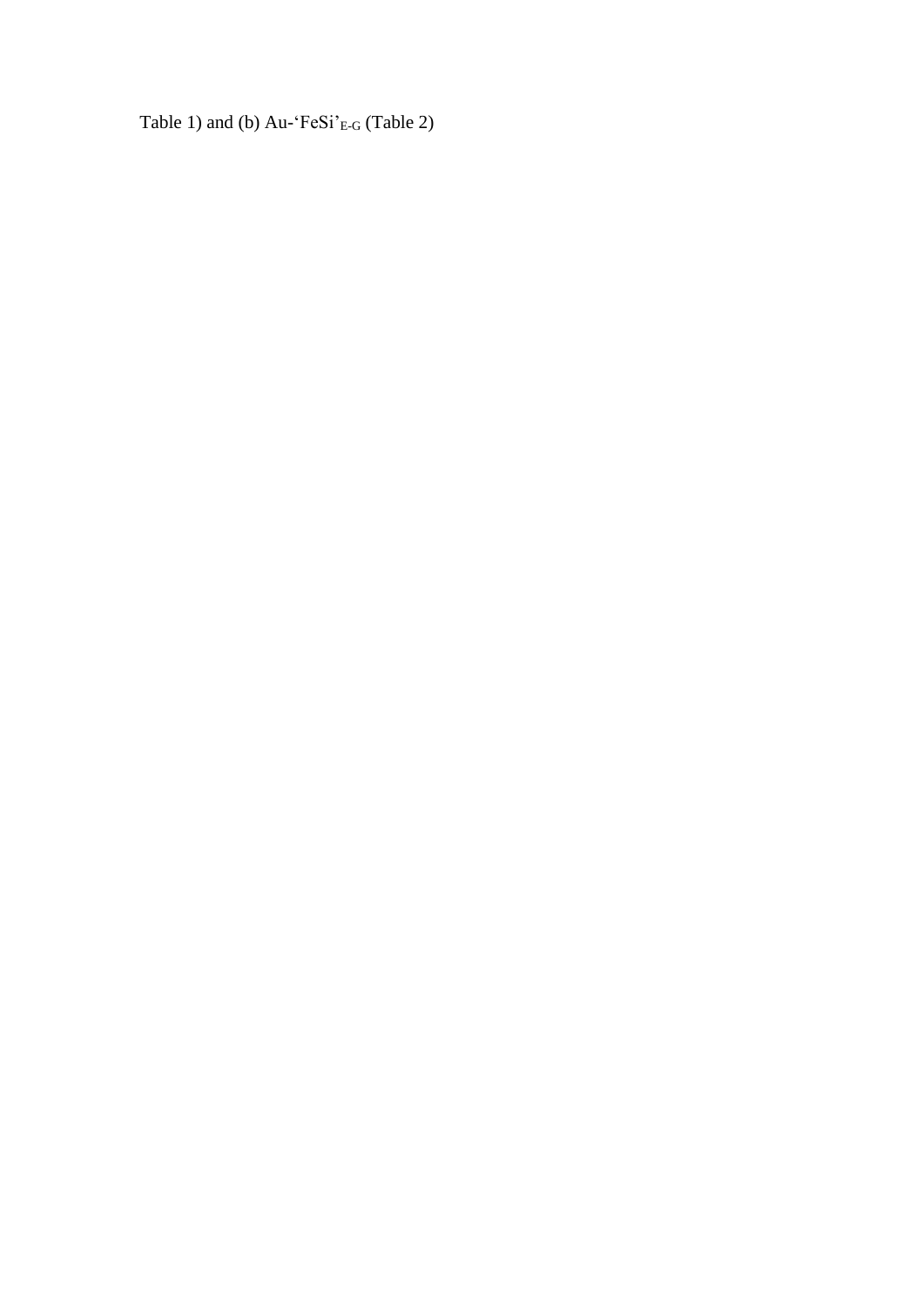

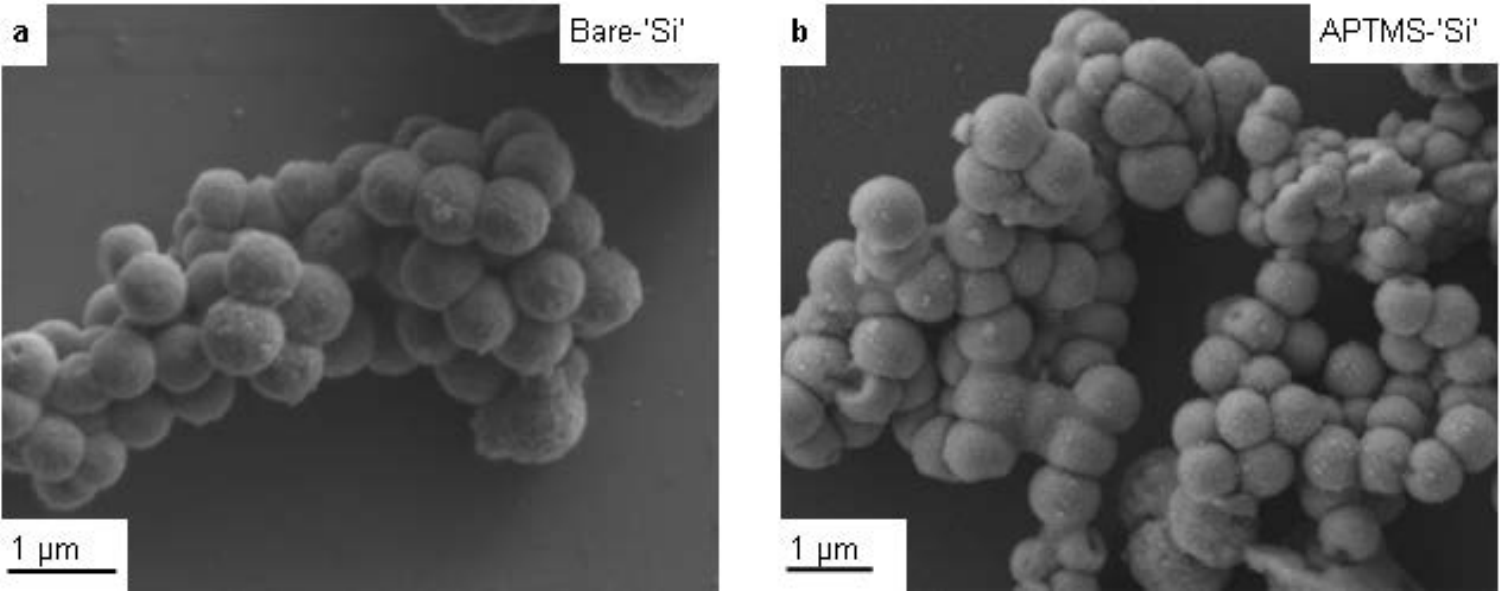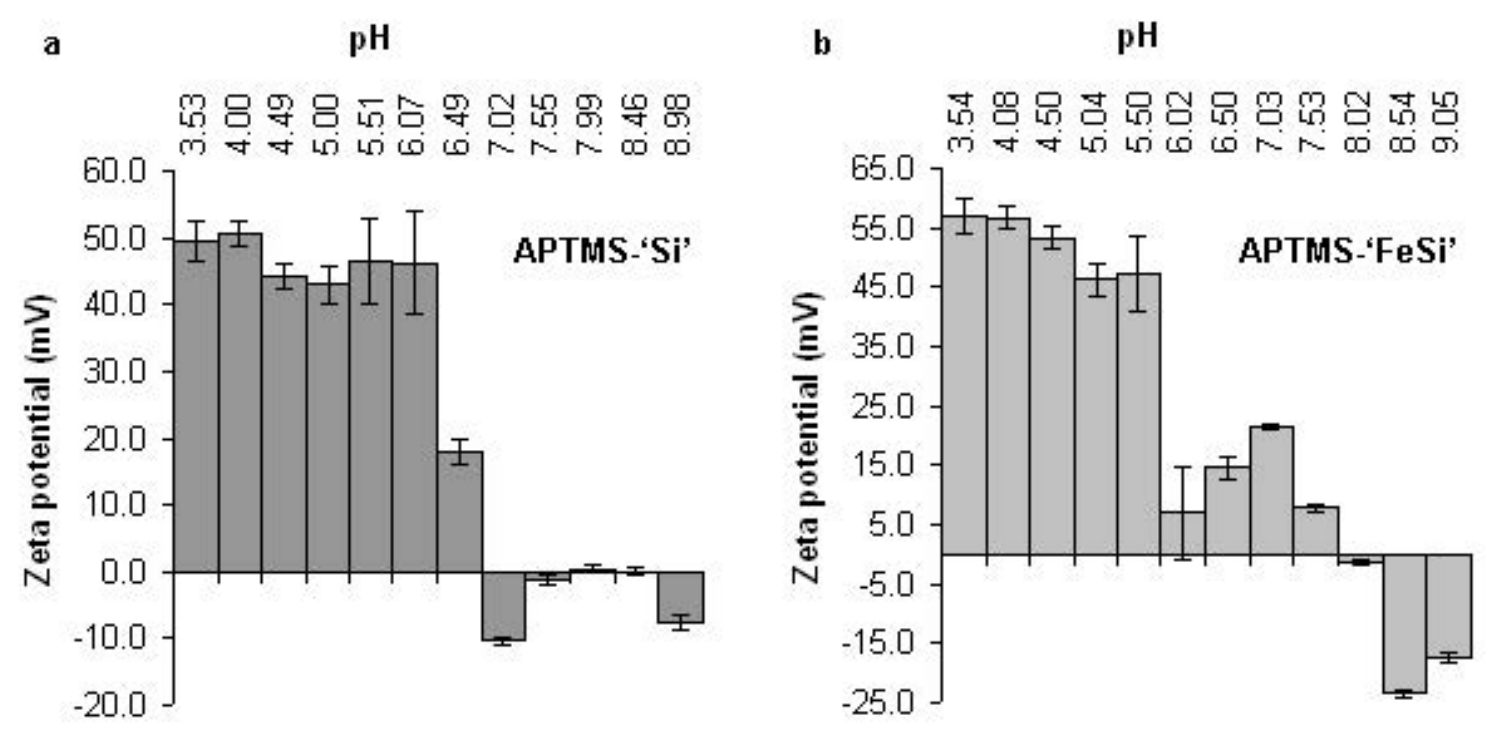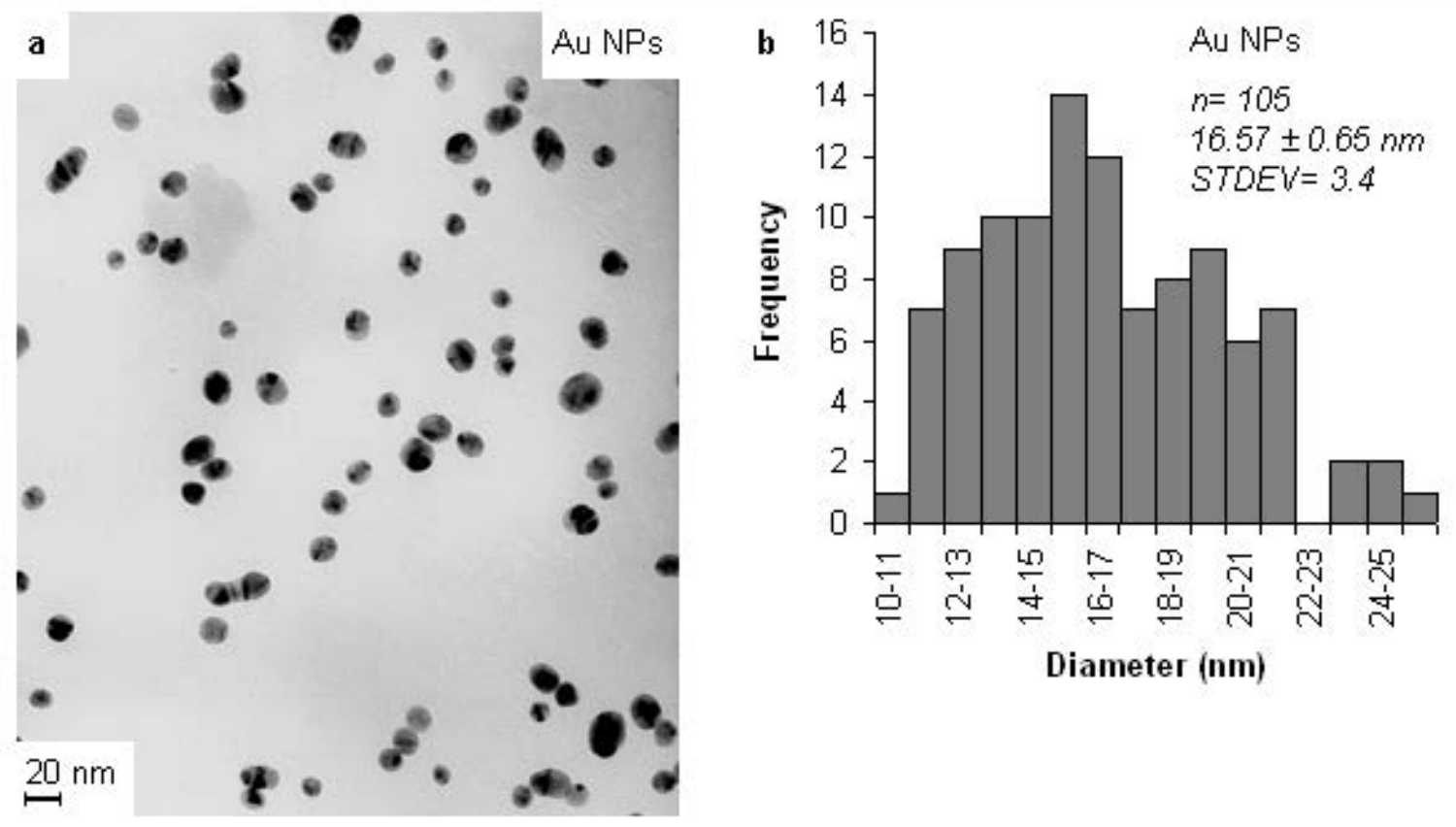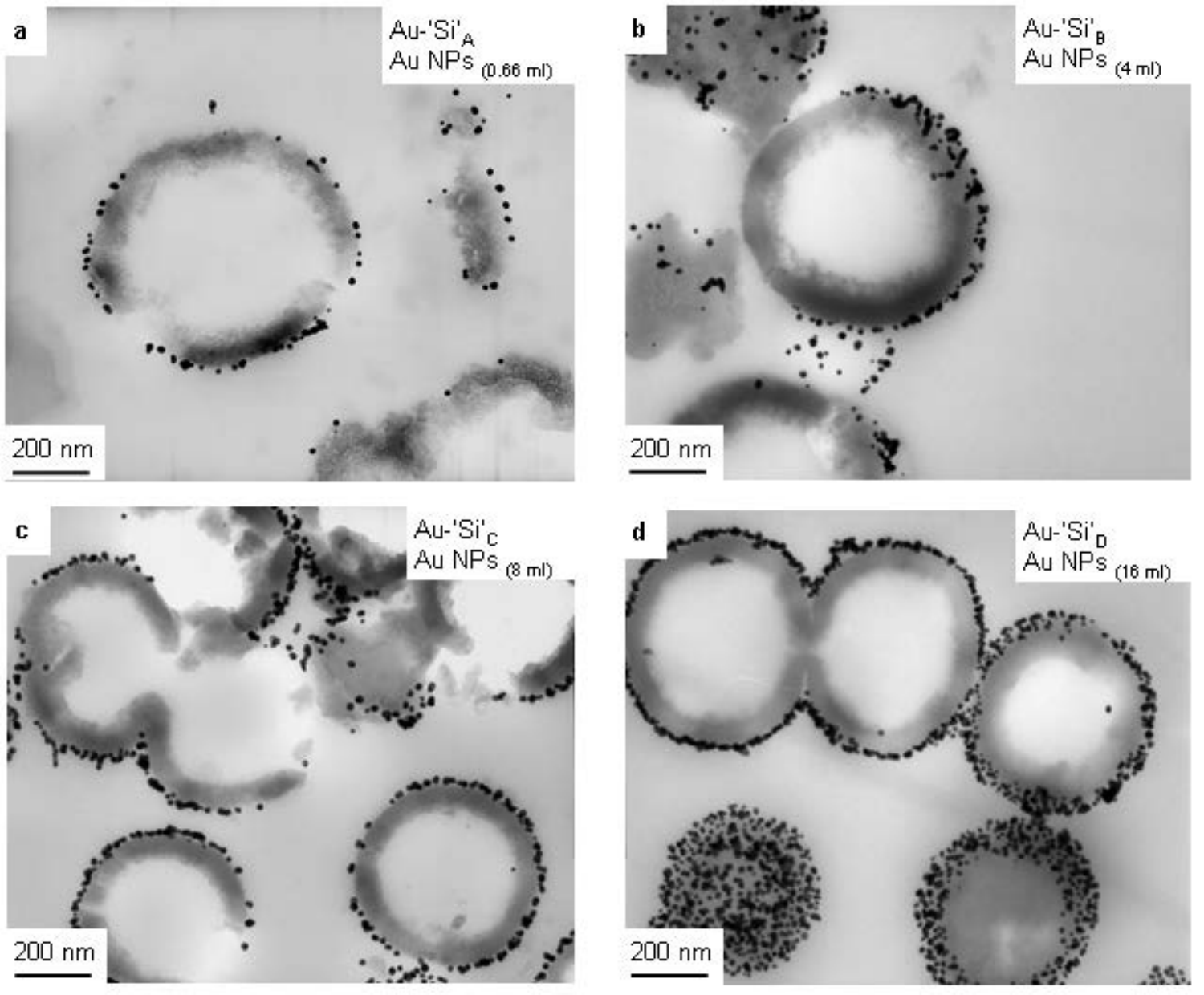Au-'Si'<sub>D</sub><br>Au NPs <sub>(16 ml)</sub> 200 nm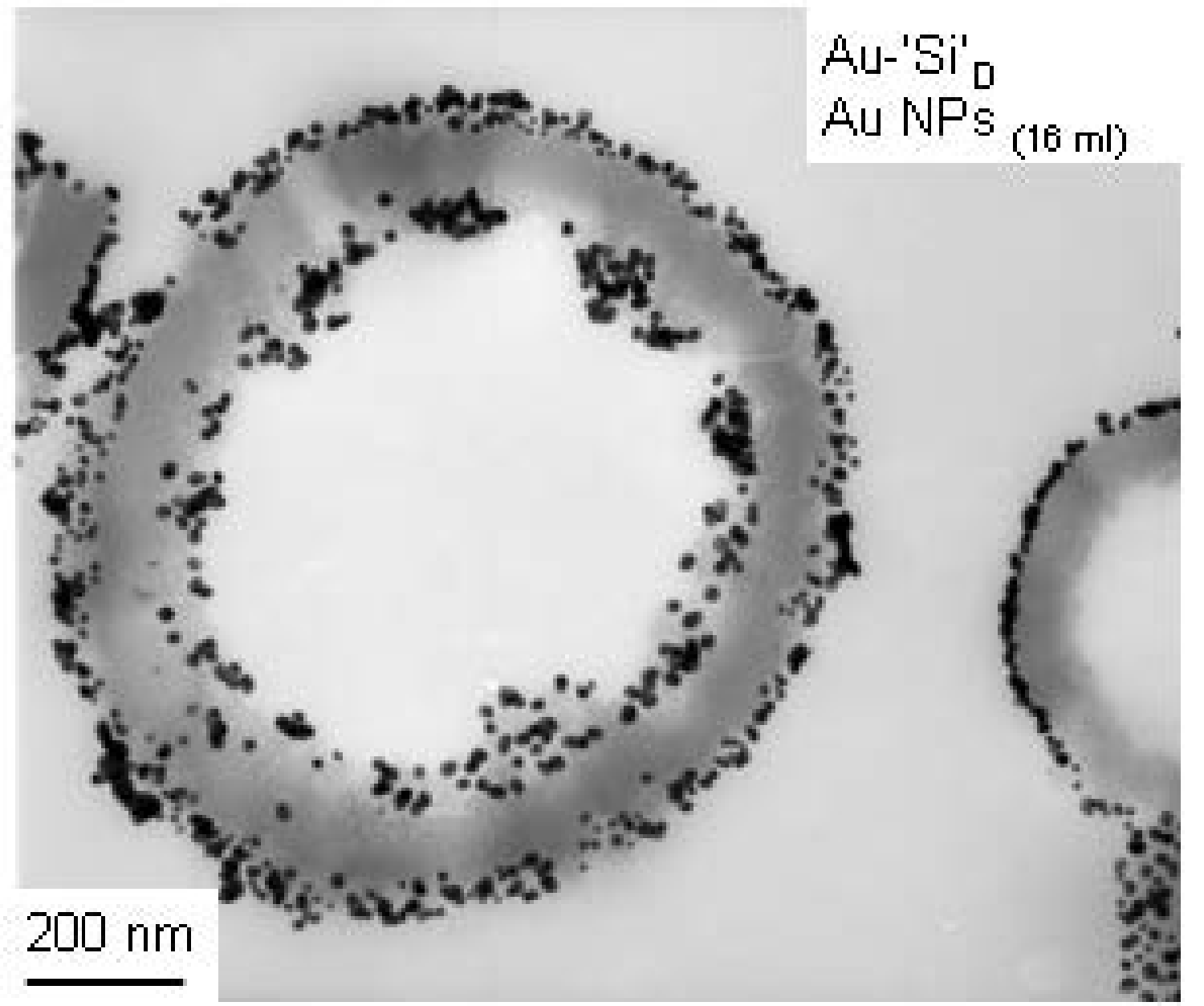



200 nm